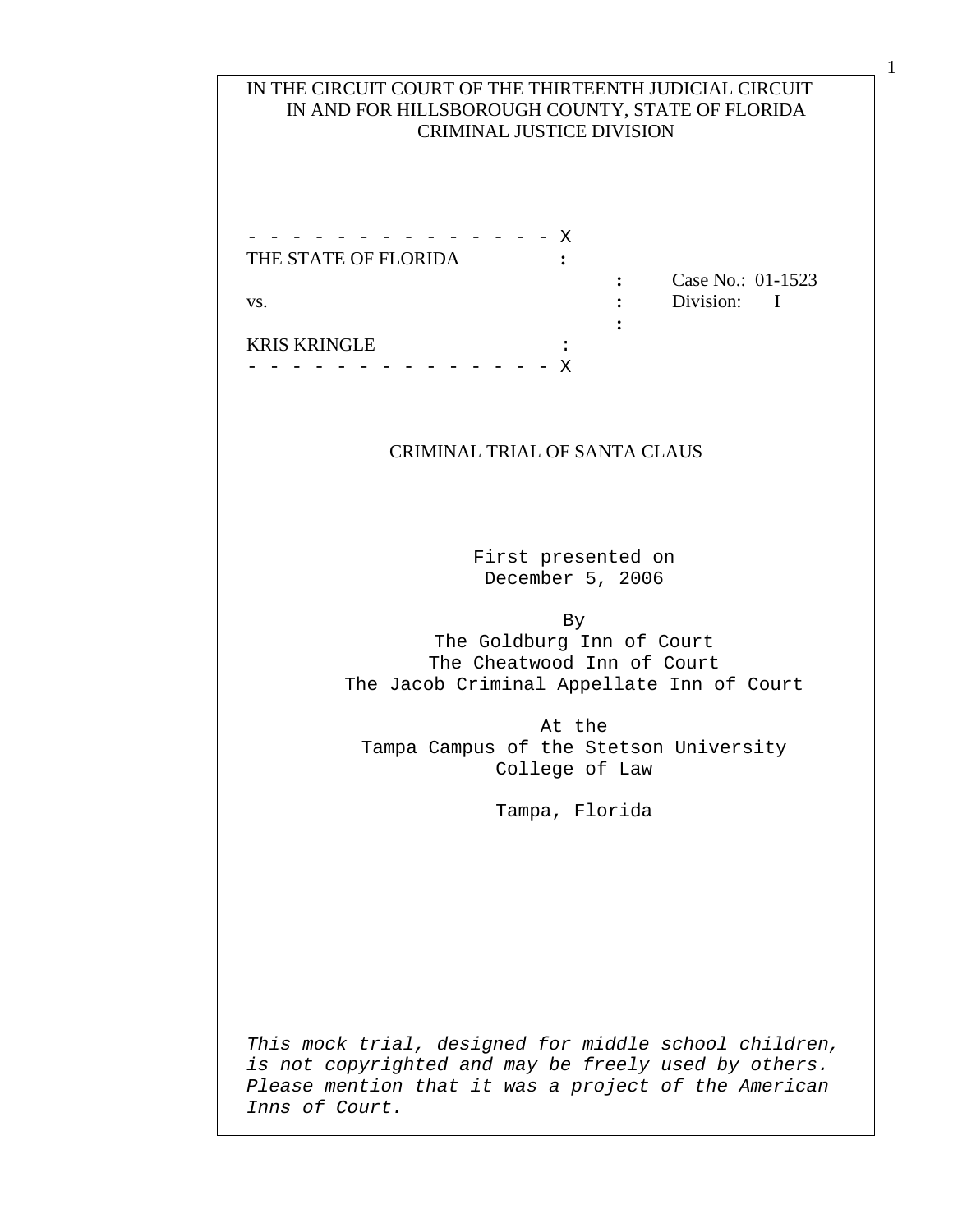#### **Mock Trial for use with Middle School Students**

### **Basic Story:**

 On January 5, 2006, Mr. Kringle was arrested at the North Pole by Canadian Mounties and extradited to Tampa, Florida for trial. Mr. Claus is charged with armed burglary, and grand theft.

 The charges stem from an event shortly after midnight on December 25, 2005, at the home of Eb and Paris "Holiday" Scrooge in Strawberry City, Florida. Mr. Kringle is accused of stealing a Tickle Me Elmo doll, a Razor scooter, a BB gun, and a very valuable baseball signed by Babe Ruth. A very similar scooter and BB gun were recovered nearby at the home of Davey Crackett, who believes they were given to him by Santa. A very similar Tickle Me Elmo doll was found at Sarah Johnson's house along with a silver sleigh bell that may or may not be broken.

 The State charged armed burglary because the BB gun is a dangerous weapon and Mr. Kringle armed himself with this weapon during the heist.

 Mr. Kringle does not testify but in an earlier statement he had explained that he went to the home to deliver an I-pod to Susie Q. Scrooge, the 13-year-old daughter of Eb and Holliday. He only admits taking the doll, which had a note on it for him to take. He is into recycling now that global warming is making his job more difficult.

 The jury receives instructions and a verdict form for the charged offenses and the lesser offense of simple (petit) theft.

 This trial may take more than a normal class hour to present. Trials often adjourn, and there is no reason not to adjourn mid-trial with a warning to the jury not to discuss the case with anyone until the end of the proceedings. $<sup>1</sup>$  The end notes</sup> provide explanations and discussion items that can be used during or after the trial.

 This mock trial will soon have a civil counterpart that can be used to compare and contrast civil and criminal proceedings.

It requires:

8 students to play the role of witnesses.

2 students to play the prosecutor and the Public Defender.

 3 students to play court personnel: the clerk, the court reporter, and bailiff. 6 students for the jury ( you could use 2 juries if you have 25 students)

19 total students

Santa should be an adult that the students know. Scrooge can also be an adult.

 It will be easier and more informative if the Judge, and the lead prosecutor and public defender are adults trained in the law.

 You will need four exhibits: the scooter, the Tickle Me Elmo, the BB gun, and a sleigh bell. Photos of first three items may simplify preparations.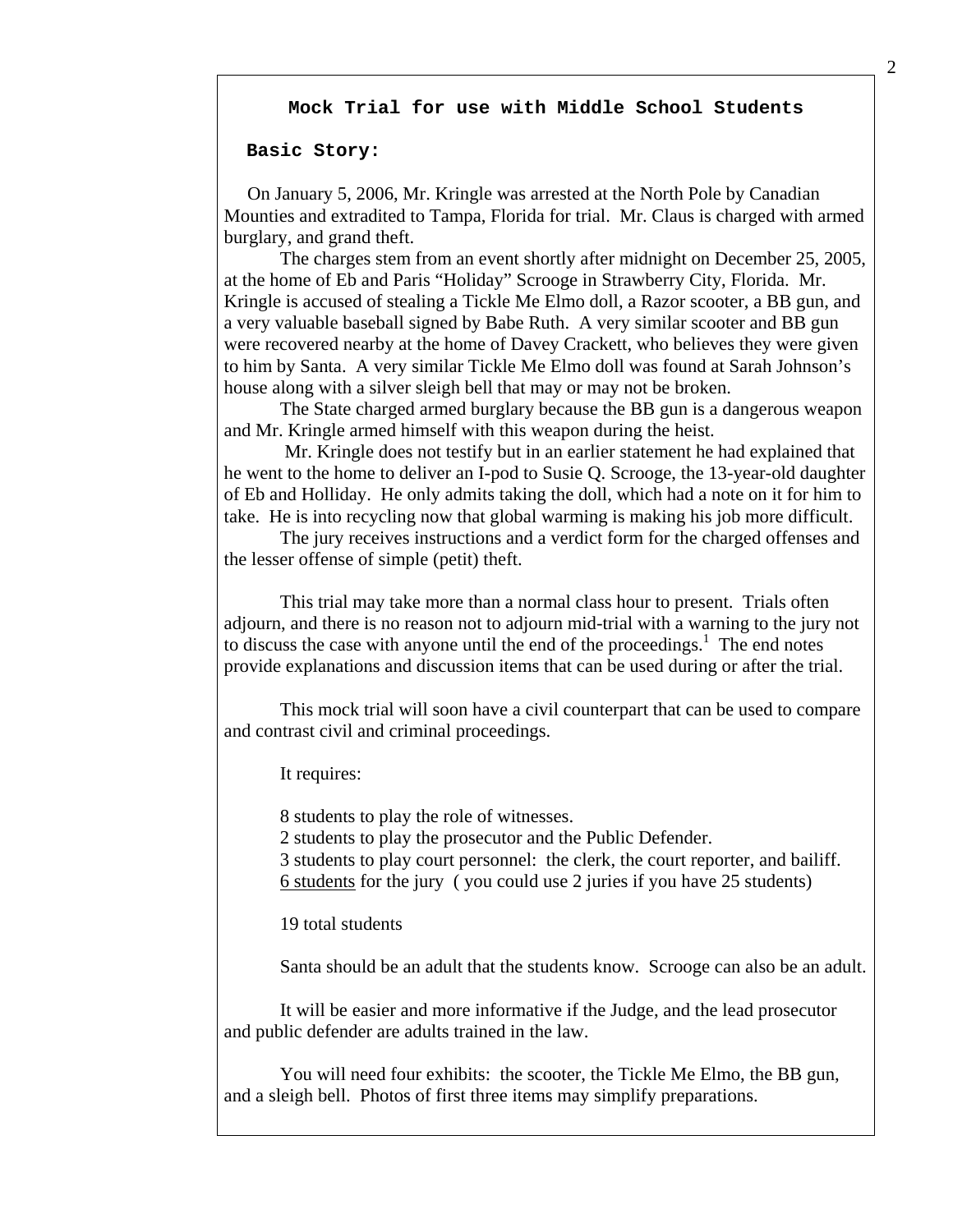# **C O N T E N T S**

| Bailiff                               |    | 4       |
|---------------------------------------|----|---------|
| Opening Statements                    |    | $4 - 6$ |
| Paris "Holiday" Scrooge               |    | 7       |
| Ebenezer Scrooge                      | 10 |         |
| Court Reporter Read back              |    | 13      |
| Susie Q. Scrooge                      |    | 14      |
| Officer Grinch                        |    | 18      |
| Davey Cratchett                       |    | 21      |
| Sarah Johnson                         |    | 22      |
| Mounty Dudley "DoWha-Diddley" Doright |    | 24      |
| State Rests                           |    | 27      |
| Elvis Elf                             |    | 27      |
| Closing Arguments                     |    | 29      |
| Jury Instructions                     |    | 32      |
| Verdict Form                          |    | 34      |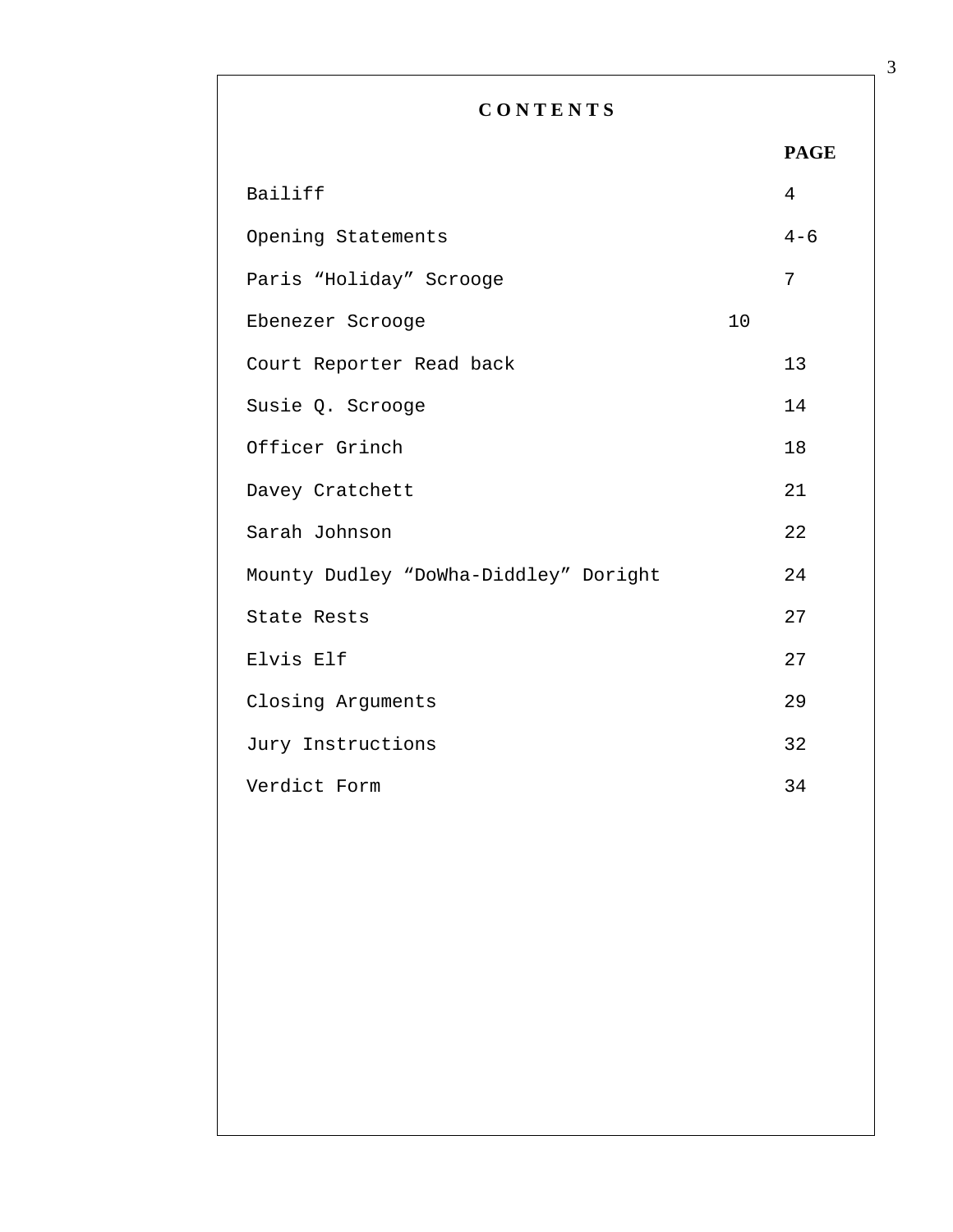| $\mathbf{1}$   | (The jury should already be chosen and placed in the box. The judge          |
|----------------|------------------------------------------------------------------------------|
| $\overline{2}$ | may choose to swear the jury in the usual manner) <sup>2</sup>               |
| 3              | THE BAILIFF: All Rise. This Court is now in session. The                     |
| $\overline{4}$ | Honorable Jack[ie] R. Frost presiding. All those having business before this |
| 5              | Court draw near and you shall be heard. (Bowing head) May God save the       |
| 6              | United States of America, the State of Florida and this Honorable Court.     |
| $\overline{7}$ | (Raising head) You may be seated. <sup>3</sup>                               |
| 8              | THE COURT: Good afternoon, members of the jury. We are here to               |
| 9              | try the case of the State of Florida v. Kris Kringle. Mr. Kringle is charged |
| 10             | with armed burglary and grand theft.                                         |
| 11             | It is a treasured right under the freedoms provided by our form of           |
| 12             | government that a defendant is innocent unless proven guilty. For that       |
| 13             | reason, we ask that you listen carefully to the testimony. I remind you that |
| 14             | what the lawyers say is not evidence. Their remarks are merely to guide      |
| 15             | you in reviewing the evidence. It is your job, and yours alone, to listen to |
| 16             | the evidence and, after I instruct you on the law, to decide whether the     |
| 17             | defendant is innocent or guilty of the charges brought against him by the    |
| 18             | State.                                                                       |
| 19             | Are the parties ready? State, you may proceed. <sup>4</sup>                  |
| 20             | (State's Opening Statement)                                                  |
| 21             | MR. PROSECUTOR: May it please the court. "Not a creature was                 |
| 22             | stirring" or so the story goes. But someone was stirring shortly after       |
| 23             | midnight on or about last December 25th at the home of the Scrooge family,   |
| 24             | the victims in this case.                                                    |

4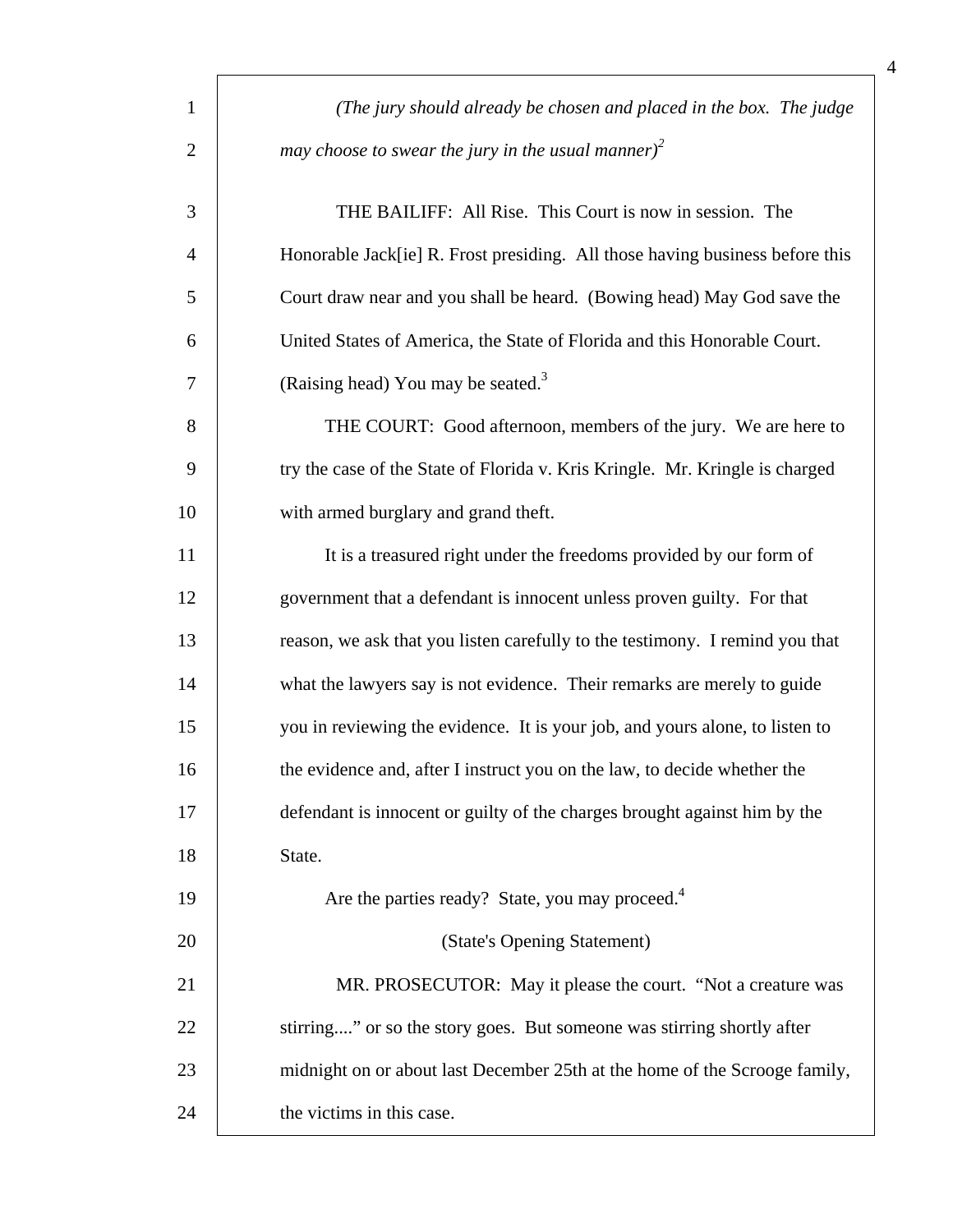| $\mathbf{1}$   | The State's evidence will show that the Defendant, Kris Kringle, a               |
|----------------|----------------------------------------------------------------------------------|
| $\overline{2}$ | man of many aliases, unlawfully entered the Scrooge home late at night, at a     |
| 3              | time when law abiding citizens "are nestled, all snug in their beds." This       |
| $\overline{4}$ | entry was made with the intent to steal some of the family's most prized         |
| 5              | possessions. Possessions which, the evidence will show, had both sentimental     |
| 6              | value and great monetary value. The evidence will show that the defendant        |
| 7              | was not welcome in the Scrooge home. Neither Eb nor Holiday Scrooge, the         |
| 8              | homeowners, gave the defendant permission to enter; especially during an         |
| 9              | hour when the whole family was asleep. The Defendant certainly was not           |
| 10             | welcome to rummage through their closets, taking items for his own purposes.     |
| 11             | This crime was made even worse because Mr. Kringle took possession               |
| 12             | of a dangerous weapon, a loaded BB gun, during the course of the burglary.       |
| 13             | He could easily have shot someone's eye and blinded them during this             |
| 14             | burglary!                                                                        |
| 15             | Now some of you may have heard of the Defendant, and we expect                   |
| 16             | him to argue that he did not taken anything and that the similar toys he gave to |
| 17             | needy children were donated to him. But the evidence speaks for itself.          |
| 18             | These items were not "donated," to a good cause; they were stolen by that        |
| 19             | bearded man from a family that has every right in this free country not to       |
| 20             | celebrate Christmas.                                                             |
| 21             | Armed burglary and grand theft? Mr. Kringle needs to check his list              |
| 22             | twice, members of the jury. His actions have earned him a place in the           |
| 23             | naughty column- and in a Florida prison.                                         |
| 24             | THE COURT: Thank you. We will now hear from Mr. Kringle's                        |
| 25             | counsel.                                                                         |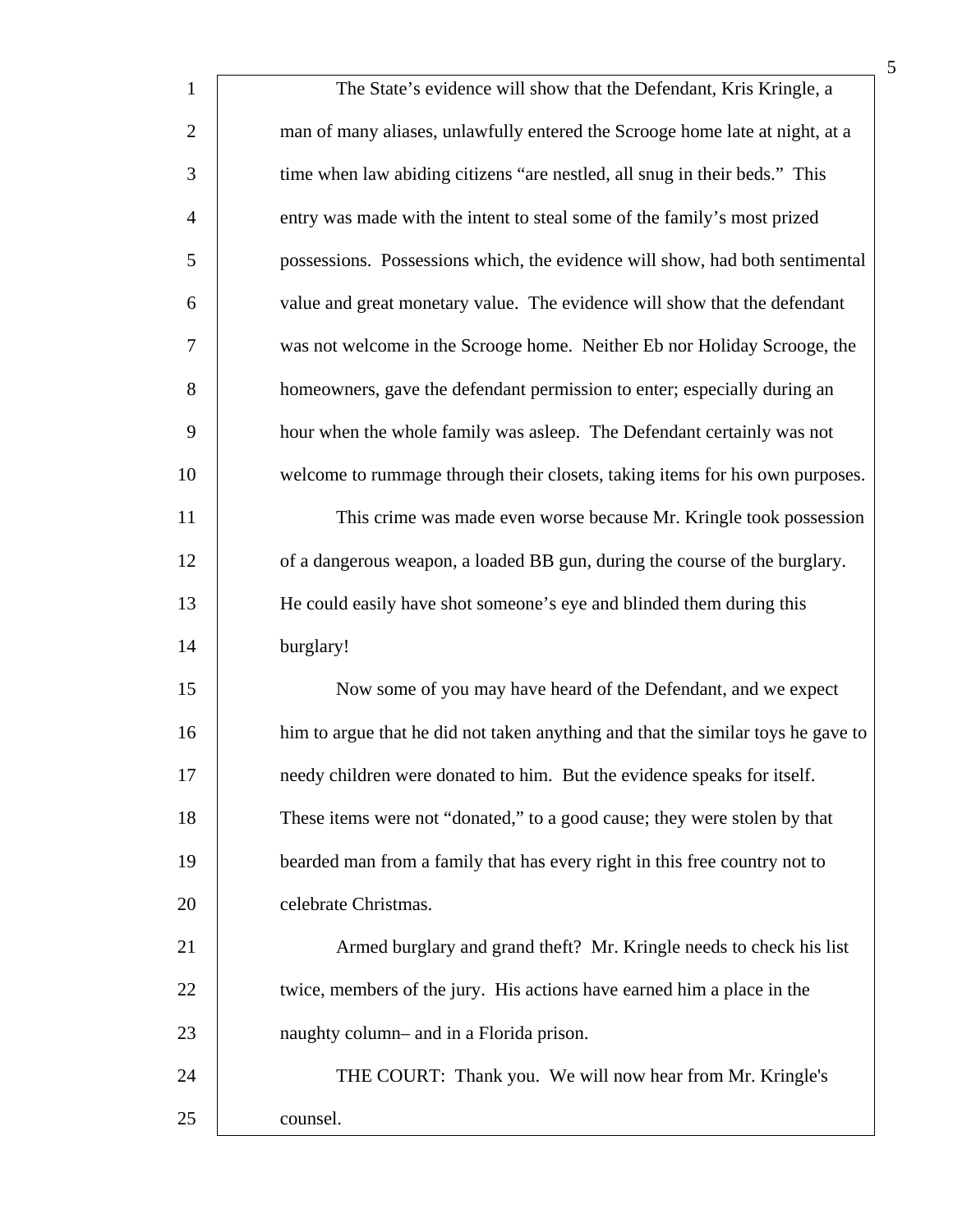| $\mathbf{1}$   | (Defense's Opening Statement)                                                  |
|----------------|--------------------------------------------------------------------------------|
| $\overline{2}$ | MR. P.D.: Father Christmas. Pere Noel. Jolly-Old-St.-Nick. Santa               |
| 3              | Claus. Yes, Mr. Kringle is a man of many names-given by his many               |
| $\overline{4}$ | admirers-both young and young at heart. Still, there have always been—and      |
| 5              | there will always be-- mean people who try to tarnish the reputation of this   |
| 6              | good and generous man. The Attorney for the State of Florida is trying to      |
| $\tau$         | confuse you about Mr. Kringle's actions and his good intentions.               |
| 8              | Because, you see, ladies and gentlemen, Mr. Kringle had tough                  |
| 9              | choices to make in these difficult times of global warming and consumer-       |
| 10             | driven waste. Sure, he could have kept using the earth's precious resources to |
| 11             | manufacture new toys while perfectly serviceable ones were tossed away,        |
| 12             | forgotten, in closets, attics, and in the garbage dump. Or he could, like the  |
| 13             | song says: "reduce, reuse, and recycle." He merely collected used toys that    |
| 14             | people donated and cleaned them up to give to other children.                  |
| 15             | Suzie Q. Scrooge sent a written invitation to Mr. Kringle to enter her         |
| 16             | home. He answered, bringing her the gift she requested. As is the worldwide    |
| 17             | custom, he entered her home to leave the present under her tree. Someone       |
| 18             | even enticed him to enter with a snack of milk and cookies. While lawfully in  |
| 19             | the house, Mr. Kringle admittedly collected a toy that Suzie Q. wanted him to  |
| 20             | recycle—a Tickle Me Elmo doll. Mr. Kringle sometimes stumbles upon             |
| 21             | abandoned toys, toys that no little boy or girl loves, and he gives them to    |
| 22             | better owners. This wasn't theft, ladies and gentlemen, and it surely wasn't   |
| 23             | burglary. Santa did not enter the Scrooge home as an evil man to take-- he     |
| 24             | entered out of kindness to give.                                               |
| 25             |                                                                                |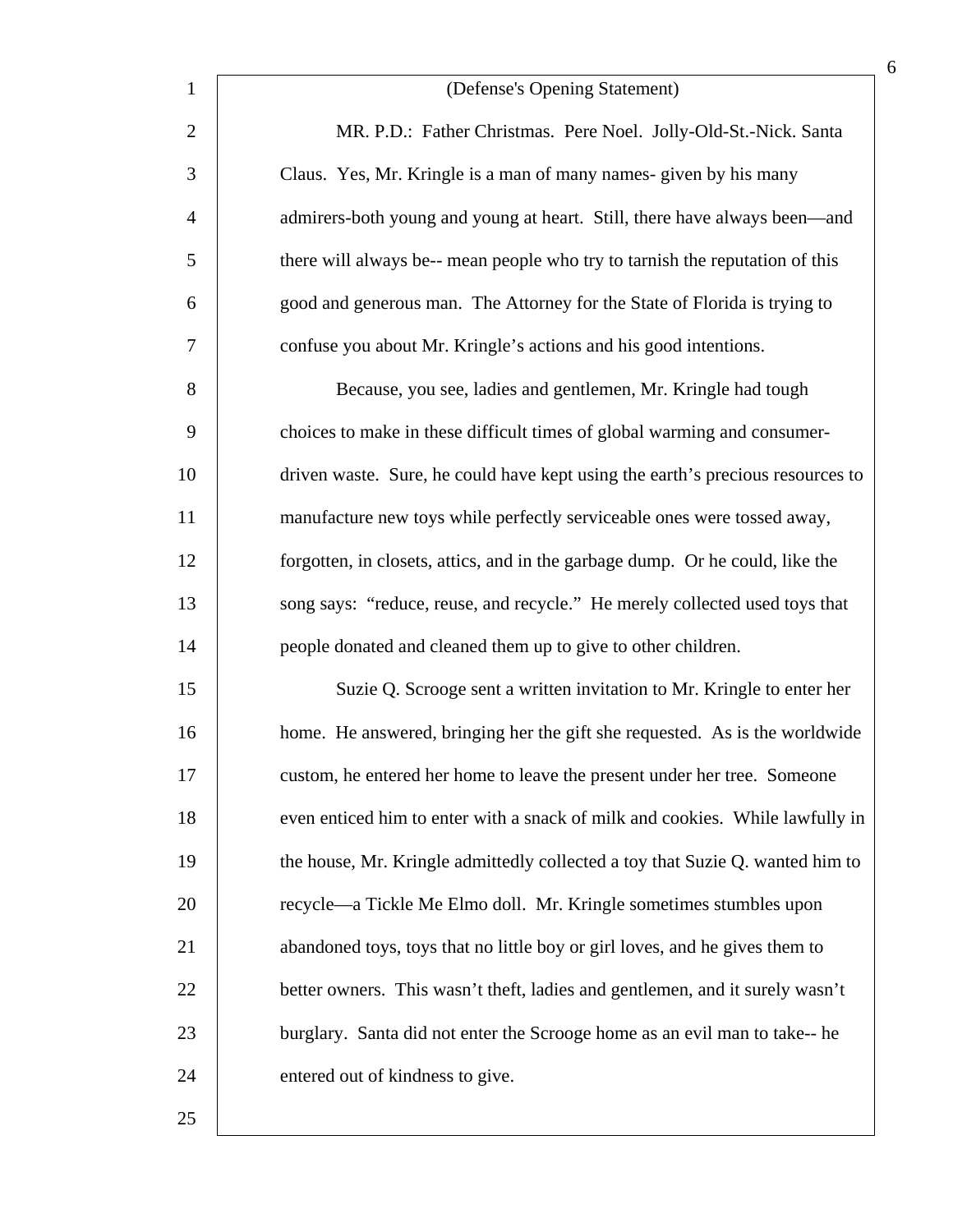| $\mathbf{1}$   | THE COURT: Will all of the witnesses please stand and be sworn?                 |
|----------------|---------------------------------------------------------------------------------|
| $\overline{c}$ | THE CLERK: Do you promise to tell the truth, the whole truth and                |
| 3              | nothing but the truth?                                                          |
| $\overline{4}$ | ALL WITNESSES: Yes. <sup>5</sup>                                                |
| 5              | THE COURT: State, call your first witness.                                      |
| 6              | Ms. PROSECUTOR: The State calls Paris "Holiday" Scrooge.                        |
| 7              | <b>DIRECT EXAMINATION</b>                                                       |
| 8              | BY MR. PROSECUTOR:                                                              |
| 9              | Please state your name for the record.<br>Q                                     |
| 10             | Well, everyone has heard of me, but all right. My name is Paris<br>$\mathbf{A}$ |
| 11             | Holiday Inn Scrooge, but everyone calls me Holiday.                             |
| 12             | Where do you reside?<br>Q                                                       |
| 13             | I don't understand.<br>$\mathbf{A}$                                             |
| 14             | Where do you live?<br>Q                                                         |
| 15             | Oh, I live at 1134 Dead End Lane.<br>A                                          |
| 16             | Is that in Hillsborough County, Florida?<br>Q                                   |
| 17             | I don't know where else it would be.<br>A                                       |
| 18             | With whom do you reside, I mean, live?<br>Q                                     |
| 19             | My family.<br>A                                                                 |
| 20             | Who is in your family?<br>Q                                                     |
| 21             | Well. my husband, Eb, my two sons, Jocko and Curse, and my<br>A                 |
| 22             | daughter, Susie Q.                                                              |
| 23             | Does anyone in your family own a BB gun?<br>Q                                   |
|                |                                                                                 |
|                |                                                                                 |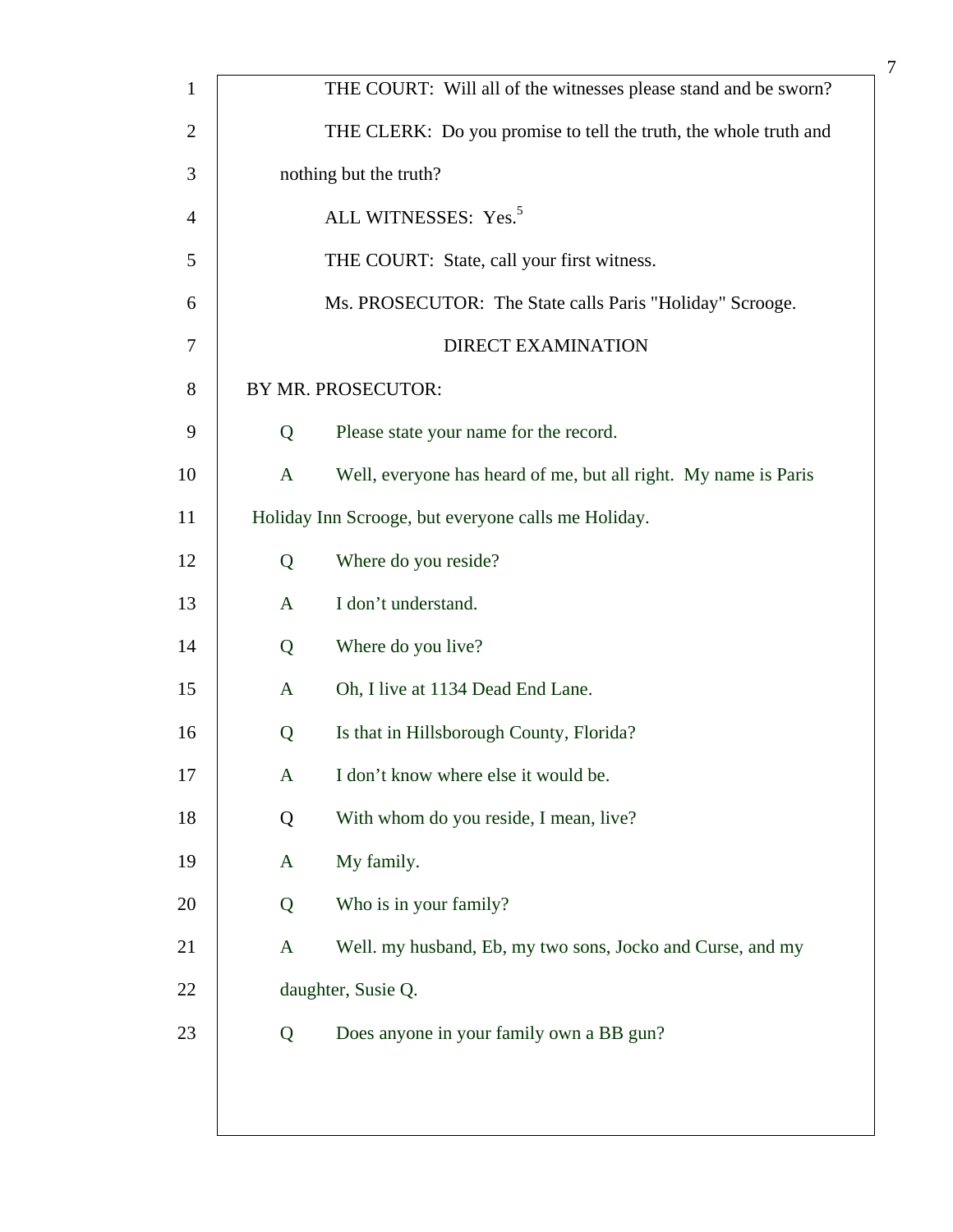| $\mathbf{1}$   |              | Well, I think so. Seems like I saw something like that around<br>$\mathbf{A}$          |
|----------------|--------------|----------------------------------------------------------------------------------------|
| $\overline{2}$ |              | the house once. But honestly, my children have so much stuff, I can't keep track of it |
| 3              | all.         |                                                                                        |
| $\overline{4}$ | Q            | Does anyone in your family own a baseball autographed by Babe                          |
| 5              | Ruth?        |                                                                                        |
| 6              | $\mathbf{A}$ | Who?                                                                                   |
| 7              | Q            | Are you familiar with Babe Ruth?                                                       |
| 8              | Α            | Is she in fashion?                                                                     |
| 9              | Q            | Let me move on. Does your daughter own a Tickle Me Elmo doll?                          |
| 10             | $\mathbf{A}$ | I think she does. Last I saw it, it was still in a box. That was                       |
| 11             |              | something we bought a long time ago. I don't think she ever played with it.            |
| 12             |              | Honestly, they have so much stuff.                                                     |
| 13             | Q            | Does anyone in your family own a Razor scooter:                                        |
| 14             | $\mathbf{A}$ | I'm sorry. I don't know what that is.                                                  |
| 15             | Q            | Let me direct your attention to the early morning hours of December                    |
| 16             |              | 25, 2005. Did anything unusual happen at that time?                                    |
| 17             | $\mathbf{A}$ | Well, yes. I'll never forget it. I went downstairs to get a drink of                   |
| 18             |              | water and I saw this Santa man in our house. He was dressed in Bermuda shorts and      |
| 19             |              | a tropical kind of shirt. A total fashion outcast, if you ask me. Anyway, he was so    |
| 20             |              | overweight, I felt sorry for him. I can't imagine what he was doing in my house. He    |
| 21             |              | was rummaging around in a closet, and I saw him with some of our things, but I         |
| 22             |              | really don't remember what. Maybe that Tickle Me Elmo was part of it. I was so         |
| 23             |              | shocked, I hardly knew what to do. I decided to confront him about being in my         |
| 24             |              | house and going through our things. But as I got up to him, he disappeared. I don't    |
| 25             |              | know how. Believe me, that scared me even more.                                        |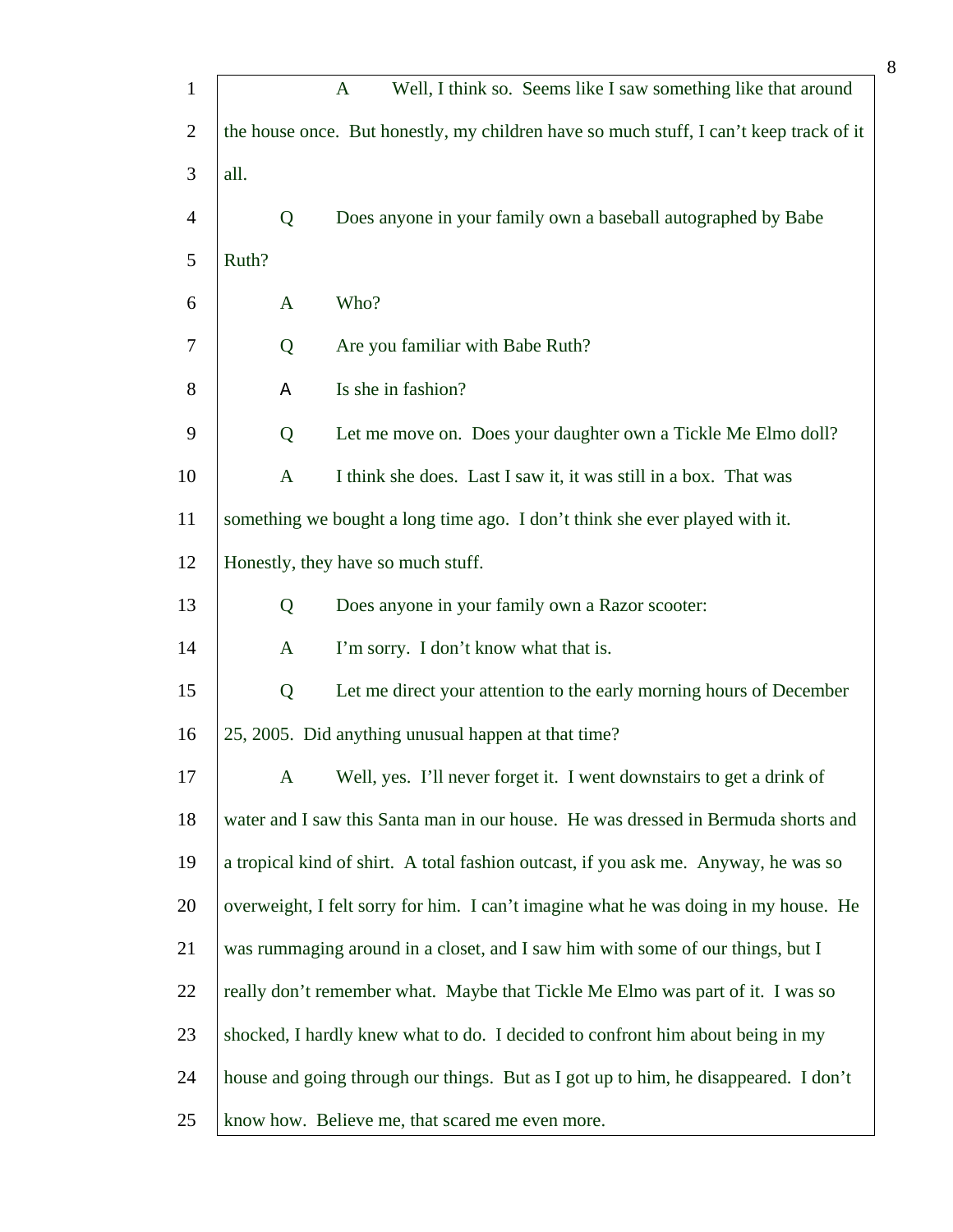| $\mathbf{1}$   | Q                | And what happened next?                                                                 |
|----------------|------------------|-----------------------------------------------------------------------------------------|
| $\overline{2}$ | $\mathbf{A}$     | Next? Nothing. I went and told Eb, and he got crazy mad and said all                    |
| 3              |                  | kinds of things were missing from our home and he wouldn't put up with some             |
| $\overline{4}$ |                  | common burglar pretending to celebrate Christmas by stealing our things, and told me    |
| 5              | how $-$          |                                                                                         |
| 6              |                  | MR. P.D.: Objection. Hearsay.                                                           |
| $\overline{7}$ |                  | Ms. PROSECUTOR: It doesn't go to prove the truth of the matter                          |
| 8              |                  | asserted, Judge.                                                                        |
| 9              |                  | THE COURT: Objection sustained. <sup>6</sup>                                            |
| 10             |                  | BY Ms. PROSECUTOR (resuming):                                                           |
| 11             | Q                | Without saying what others told you, please explain when you next                       |
| 12             | saw your things. |                                                                                         |
| 13             | $\mathbf{A}$     | I didn't. Maybe Eb did. He was so obsessed about not celebrating                        |
| 14             |                  | Christmas. I think Eb called the police and then I went to bed. I was tired and didn't  |
| 15             |                  | really care if that fat guy took a few things, as long as they weren't mine.            |
| 16             | Q                | Did you try to get your things back from Mr. Kringle?                                   |
| 17             | $\mathbf{A}$     | Well, yes, but he disappeared and then next thing I knew I heard a                      |
| 18             |                  | huge "thud" on the roof, and saw that fat guy with two weird little men riding in a red |
| 19             |                  | Hybrid with a glowing, cherry-red hood ornament. I heard Mr. Kringle yelling            |
| 20             |                  | something like, "To all a good flight." Seriously, there is something wrong with that   |
| 21             | man.             |                                                                                         |
| 22             |                  | Ms. PROSECUTOR: No further questions of this witness.                                   |
| 23             |                  | THE COURT: Defense, you may cross examine.                                              |
| 24             |                  | CROSS-EXAMINATION <sup>7</sup>                                                          |
| 25             | BY MR. P.D.:     |                                                                                         |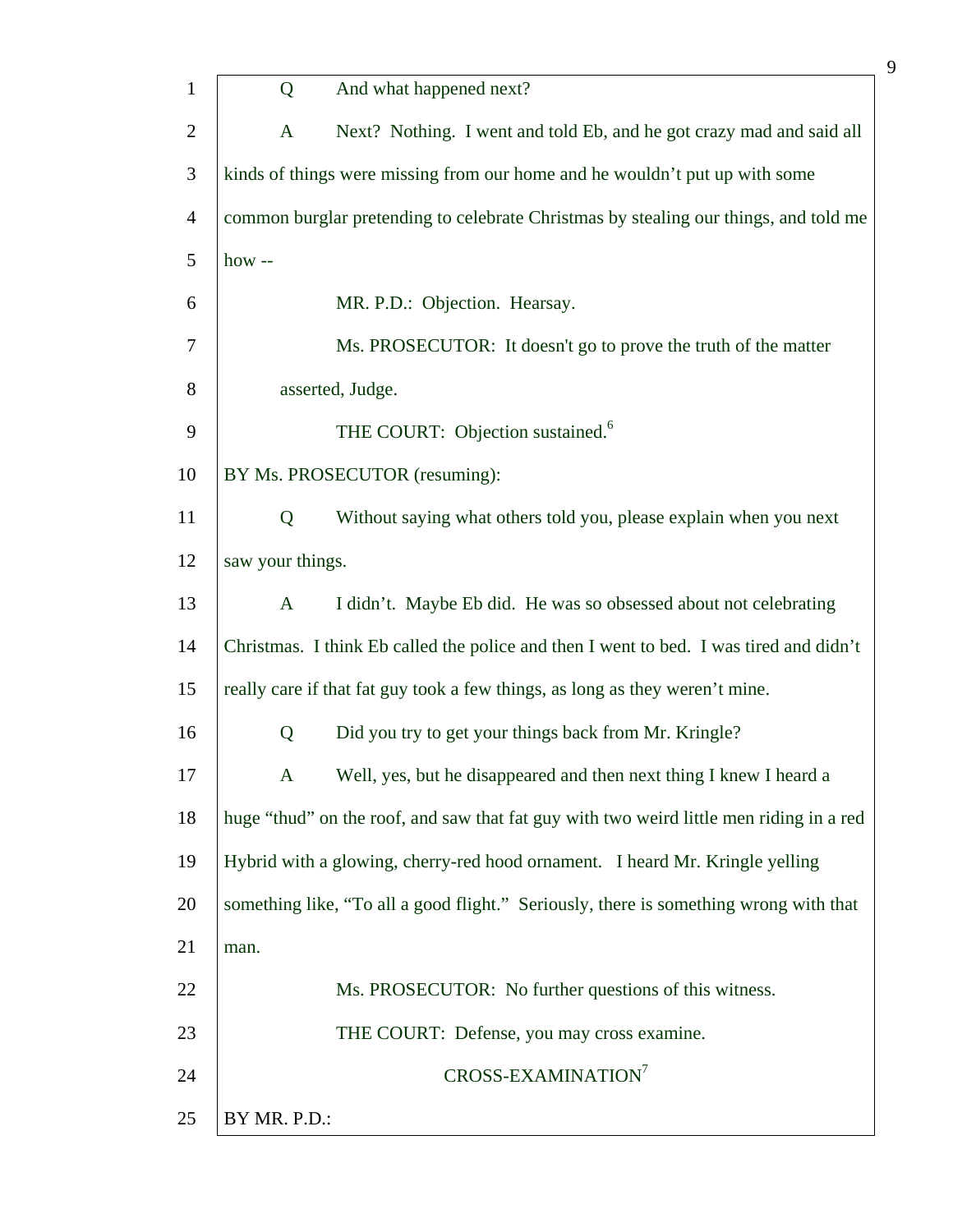| $\mathbf{1}$   | Q                       | You did not see anyone take a baseball, did you?                            |
|----------------|-------------------------|-----------------------------------------------------------------------------|
| $\overline{c}$ | A                       | Now that you mention it, I think I did see the old guy with a baseball,     |
| 3              |                         | and that was what Eb was most mad about, that baseball. Something about who |
| $\overline{4}$ |                         | signed it, but I don't know baseball from basketball. I like to ski.        |
| 5              | Q                       | You didn't see anyone take a scooter, did you?                              |
| 6              | $\mathbf{A}$            | Yeah, he had a scooter. Is that what the Razor thing is? I don't know       |
| 7              |                         | what kind, but he had a scooter. It was used. <sup>8</sup>                  |
| 8              | Q                       | You didn't see my client, Mr. Kringle, take a BB gun, did you?              |
| 9              | $\mathbf{A}$            | No. No guns. We don't use guns.                                             |
| 10             | Q                       | Now, your daughter, Suzie Q. wanted an Ipod for Christmas, didn't           |
| 11             | she?                    |                                                                             |
| 12             | $\mathbf{A}$            | I don't know. We don't celebrate Christmas. Susie Q. wants lots of          |
| 13             | things. She's thirteen. |                                                                             |
| 14             | Q                       | Now, you saw my client, Mr. Kringle disappear before your eyes, did         |
| 15             | you not?                |                                                                             |
| 16             | $\mathbf{A}$            | He did. I can't explain it, but he put his finger on the side of his nose   |
| 17             |                         | and next thing I knew, he was gone.                                         |
| 18             |                         | MR. P.D.: No further questions.                                             |
| 19             |                         | THE COURT: The witness may be excused. Call your next witness.              |
| 20             |                         | THE PROSECUTOR: The State calls Ebeneezer Scrooge.                          |
| 21             |                         | <b>BY THE PROSECUTOR:</b>                                                   |
| 22             | Q                       | Please state your name.                                                     |
| 23             | A                       | Ebeneezer Scrooge.                                                          |
| 24             | Q                       | Please tell the jury where you live.                                        |
|                |                         |                                                                             |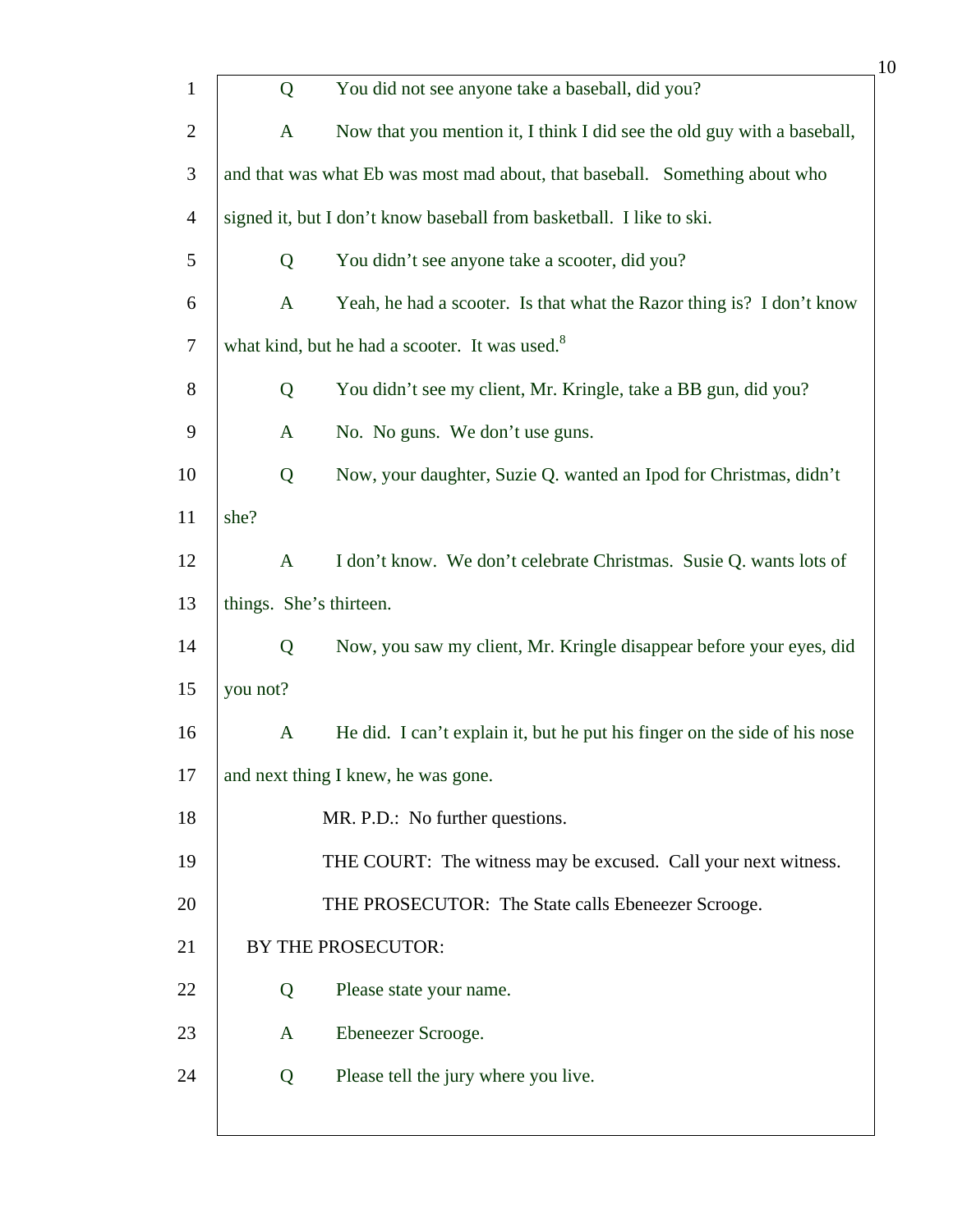|                |                                   | 11                                                                                   |  |
|----------------|-----------------------------------|--------------------------------------------------------------------------------------|--|
| $\mathbf{1}$   | $\mathbf{A}$                      | I live with my wife, Holiday, and my three children at 1134 Dead End                 |  |
| $\overline{c}$ | Lane in Strawberry City, Florida. |                                                                                      |  |
| 3              | Q                                 | Did anything unusual happen in your home during the early morning                    |  |
| $\overline{4}$ |                                   | hours of December 25, 2005?                                                          |  |
| 5              | A                                 | Yes, it did. I was getting ready to go to bed, when all of a sudden I                |  |
| 6              |                                   | heard such a clatter, I sprang from the bed, to see what was the matter. Away to the |  |
| 7              |                                   | window I flew like a flash, tore open the shutters and threw up the sash.            |  |
| 8              | Q                                 | And what to your wandering eyes did appear?                                          |  |
| 9              | $\mathbf{A}$                      | Well, a crazy old coot like this Santa character looting through my                  |  |
| 10             |                                   | house and taking my property out of my own home. Bah, Humbug!                        |  |
| 11             | Q                                 | What did you find missing from your home?                                            |  |
| 12             | $\mathbf{A}$                      | The old man stole my BB gun that I use to keep the neighbor's dog                    |  |
| 13             |                                   | quiet. Ever since, I've been without any sleep from that yapping pup. It was an old  |  |
| 14             |                                   | Red Ryder model that is a collector's item. Someone offered me \$500 dollars for it  |  |
| 15             | once.                             |                                                                                      |  |
| 16             | Q                                 | Did Mr. Kringle steal anything else?                                                 |  |
| 17             | A                                 | Sure. All kinds of stuff. Let's see. He took my Babe Ruth baseball. I                |  |
| 18             |                                   | paid \$5000 for it on eBay, and it's worth ten times that now. He stole my son's     |  |
| 19             |                                   | scooter and my daughter's Tickle Me Elmo doll that was in perfect condition.         |  |
| 20             | Q                                 | I am showing the witness State's Exhibit 1 for identification. Could                 |  |
| 21             |                                   | you please tell the jury what this is?                                               |  |
| 22             | $\mathbf{A}$                      | Sure, this is the scooter that was taken out of our home. I paid \$50 for            |  |
| 23             | it at a yard sale.                |                                                                                      |  |
| 24             | Q                                 | I am showing the witness State's Exhibit 2 for identification. Can you               |  |
| 25             |                                   | please identify this for the jury?                                                   |  |
|                |                                   |                                                                                      |  |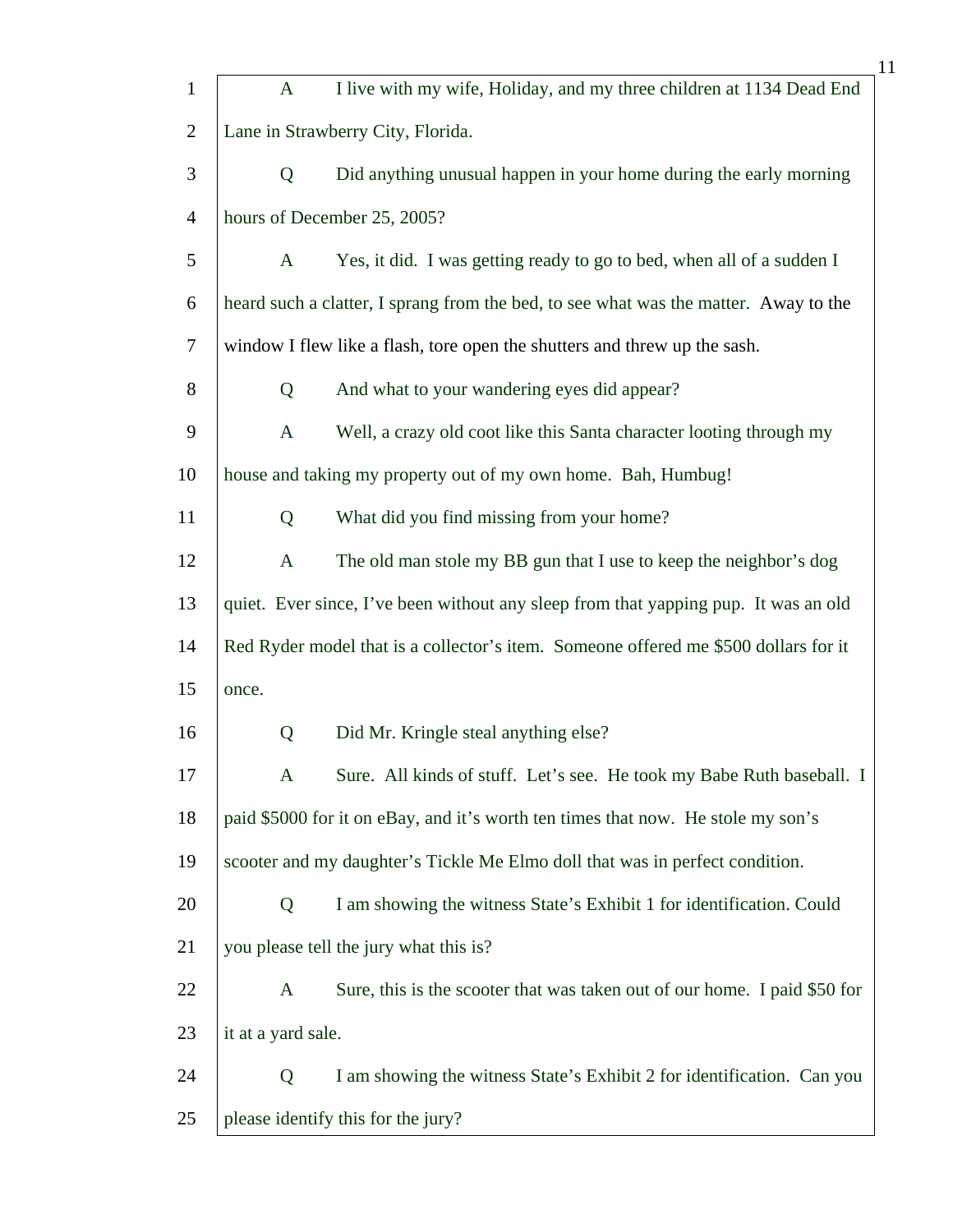|                |         |                       | 12                                                                                      |
|----------------|---------|-----------------------|-----------------------------------------------------------------------------------------|
| $\mathbf{1}$   |         | $\mathbf{A}$          | That's my daughter's doll. I'd recognize it anywhere. She loved that                    |
| $\overline{2}$ |         |                       | thing. We wouldn't let her play with it, though. It cost me 20 bucks. We were           |
| 3              |         |                       | hoping it would be worth a lot of money someday.                                        |
| $\overline{4}$ |         | $\mathbf Q$           | I am showing the witness State's Exhibit 3 for identification. Can you                  |
| 5              |         | please identify this? |                                                                                         |
| 6              |         | $\mathbf{A}$          | That is my BB gun. Can I take that home with me? I need that. The                       |
| $\tau$         |         |                       | neighbor's dog just won't stop yapping.                                                 |
| 8              |         |                       | Ms. PROSECUTOR: Judge, I would like to move State's Exhibits 1,                         |
| 9              |         |                       | 2 and 3 into evidence.)                                                                 |
| 10             |         |                       | MR. P.D. No objection.                                                                  |
| 11             |         |                       | THE COURT: So admitted. <sup>9</sup>                                                    |
| 12             |         |                       | BY Ms. PROSECUTOR (resuming):                                                           |
| 13             |         | Q                     | Did you give your daughter an iPod for Christmas?                                       |
| 14             |         | $\mathbf{A}$          | Me? I don't believe in Christmas. No trees, no lights, nada. I                          |
| 15             |         |                       | certainly don't believe in Santa. I bought an iPod from some guy on the street for \$50 |
| 16             |         |                       | cash, and gave it to Susie Q at some point. Maybe it was around that time.              |
| 17             |         | Q                     | Did you or anyone else in your family ever give Mr. Kringle                             |
| 18             |         |                       | permission to enter your home?                                                          |
| 19             |         | $\mathbf{A}$          | Are you kidding? Why would I do that? No. I never let that old coot                     |
| 20             |         |                       | in my home. He shoved his own way in and took my things. I hope he gets what's          |
| 21             | coming. |                       |                                                                                         |
| 22             |         |                       | Ms. PROSECUTOR: No further questions of this witness.                                   |
| 23             |         |                       | THE COURT: Defense, you may cross examine.                                              |
| 24             |         |                       |                                                                                         |
| 25             |         |                       |                                                                                         |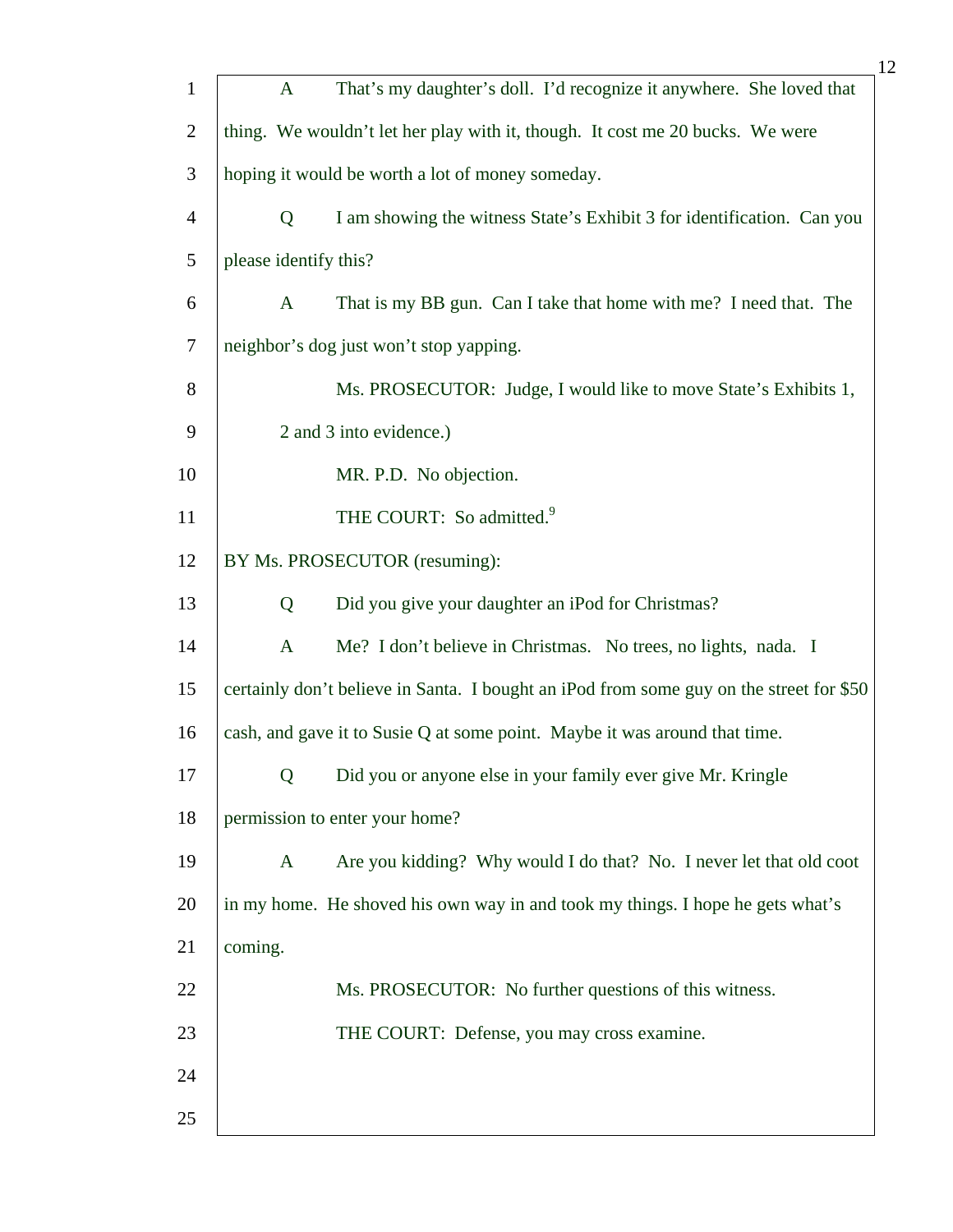| $\mathbf{1}$   |              | <b>CROSS-EXAMINATION</b>                                                        |
|----------------|--------------|---------------------------------------------------------------------------------|
| $\overline{2}$ | BY MR. P.D.: |                                                                                 |
| 3              | Q            | Mr. Scrooge, you don't celebrate Christmas, do you?                             |
| $\overline{4}$ | $\mathbf{A}$ | So, what's wrong with that? This is a free country. Does that mean              |
| 5              |              | your client can come in my house and take my stuff?                             |
| 6              | Q            | You won't let your daughter celebrate Christmas, either, will you?              |
| $\tau$         | $\mathbf{A}$ | No, I won't. Christmas is about giving, and I don't do that. Kids need          |
| 8              |              | to learn that life is tough and that they must earn everything in life.         |
| 9              | Q            | In fact you despise the very idea of Santa Claus, don't you?                    |
| 10             | $\mathbf{A}$ | Yes, I do. I think all these fat old men could spend their time doing           |
| 11             |              | better things like working for a living instead of stealing from others.        |
| 12             | Q            | Now, this Babe Ruth baseball, you paid \$5000 for it?                           |
| 13             | $\mathbf{A}$ | No, I never said that. I paid lots more than that.                              |
| 14             |              | MR. P.D.: Judge, I request that the court reporter read back Mr.                |
| 15             |              | Scrooge's direct testimony regarding what was taken from his home.              |
| 16             |              | THE COURT: Court Reporter, can you find that testimony in your                  |
| 17             |              | notes? Please read that back to the jury.                                       |
| 18             |              | THE COURT REPORTER: I will now read to you the testimony of                     |
| 19             |              | Ebeneezer Scrooge. I will start with the question by the Prosecutor.            |
| 20             |              | QUESTION: Did Mr. Kringle steal anything else?                                  |
| 21             |              | ANSWER: Sure. All kinds of stuff. Let's see. He took my Babe                    |
| 22             |              | Ruth baseball. I paid \$5000 for it on eBay, and it's worth ten times that now. |
| 23             |              | He stole my son's scooter and my daughter's Tickle Me Elmo doll . that was      |
| 24             |              | in perfect condition.                                                           |
| 25             |              | (End of read back.) $^{10}$                                                     |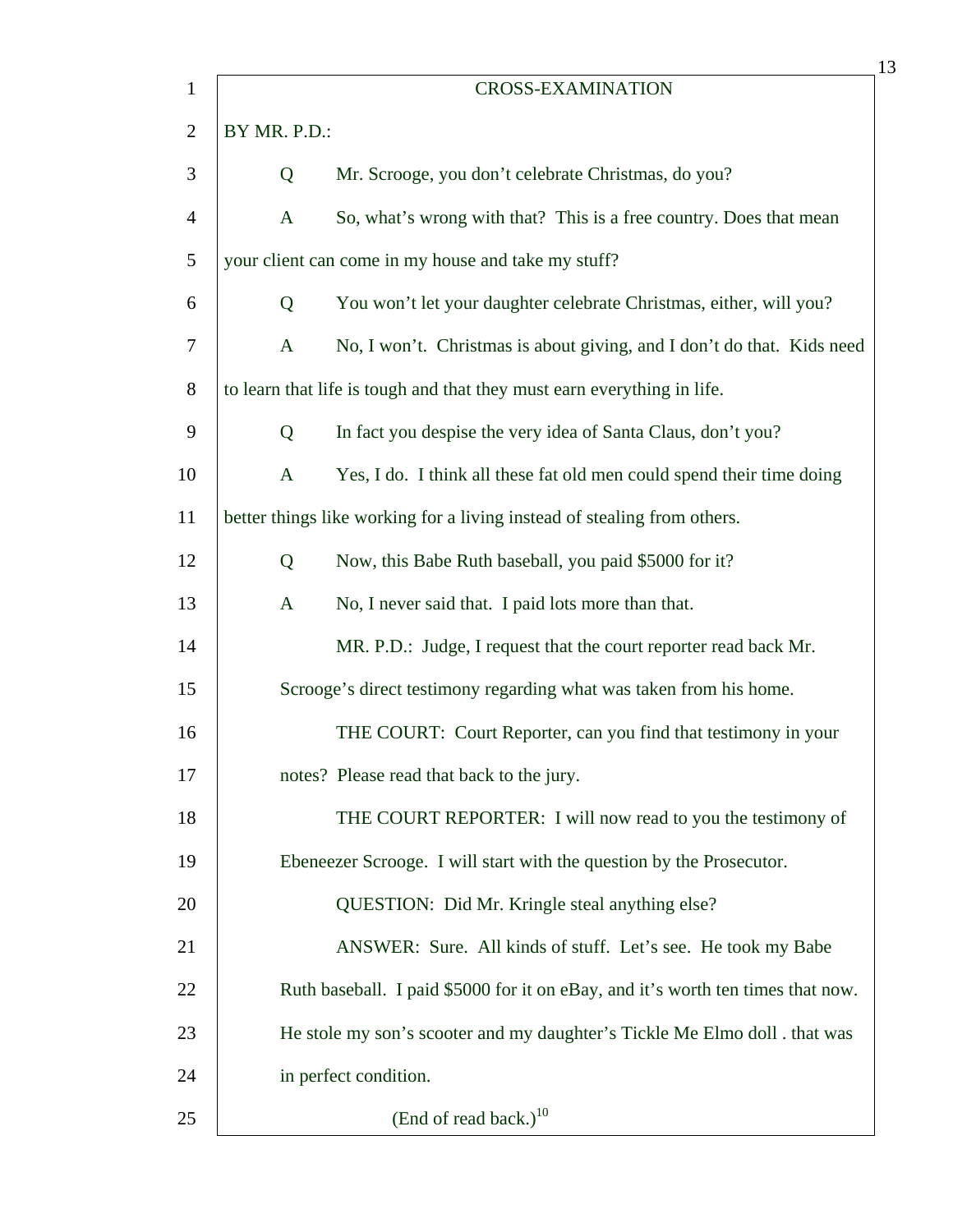| $\mathbf{1}$   | BY MR. P.D. (resuming): |                                                                          |
|----------------|-------------------------|--------------------------------------------------------------------------|
| $\overline{c}$ | Q                       | Did you not tell this jury that you paid \$5000 for the baseball \$5000? |
| 3              | $\mathbf{A}$            | I paid not a dime under \$5,000 for it on eBay. We're talking Babe       |
| $\overline{4}$ |                         | Ruth, the Big Bambino, the Sultan of Swat.                               |
| 5              | Q                       | And your old BB gun was worth \$500, right?                              |
| 6              | $\mathbf{A}$            | Sure thing. At least.                                                    |
| 7              | Q                       | What did you pay for it?                                                 |
| 8              | $\mathbf{A}$            | I don't know. Can't remember.                                            |
| 9              | Q                       | When did you get that offer of \$500 for the BB gun?                     |
| 10             | A                       | I've had it for about 7 years, so sometime in the last 7 years.          |
| 11             | Q                       | Do you have any papers showing that you bought the \$5,000 baseball?     |
| 12             | $\mathbf{A}$            | No, I don't. He probably took them, too. I don't have any papers         |
| 13             | now.                    |                                                                          |
| 14             | Q                       | Well, do you have any pictures of it?                                    |
| 15             | A                       | No, I don't.                                                             |
| 16             | Q                       | Did you actually see Mr. Kringle take anything?                          |
| 17             | $\mathbf{A}$            | Well, no. But he must have swiped the stuff because the things were      |
| 18             |                         | there the night before and gone after he burglarized my home.            |
| 19             |                         | MR. P.D.: No further questions.                                          |
| 20             |                         | THE COURT: The witness may be excused. Call your next witness.           |
| 21             |                         | Ms. PROSECUTOR: The State calls Susie Q. Scrooge.                        |
| 22             | BY Ms. PROSECUTOR:      |                                                                          |
| 23             | Q                       | Please state your name.                                                  |
| 24             | A                       | Susie Q. Scrooge.                                                        |
|                |                         |                                                                          |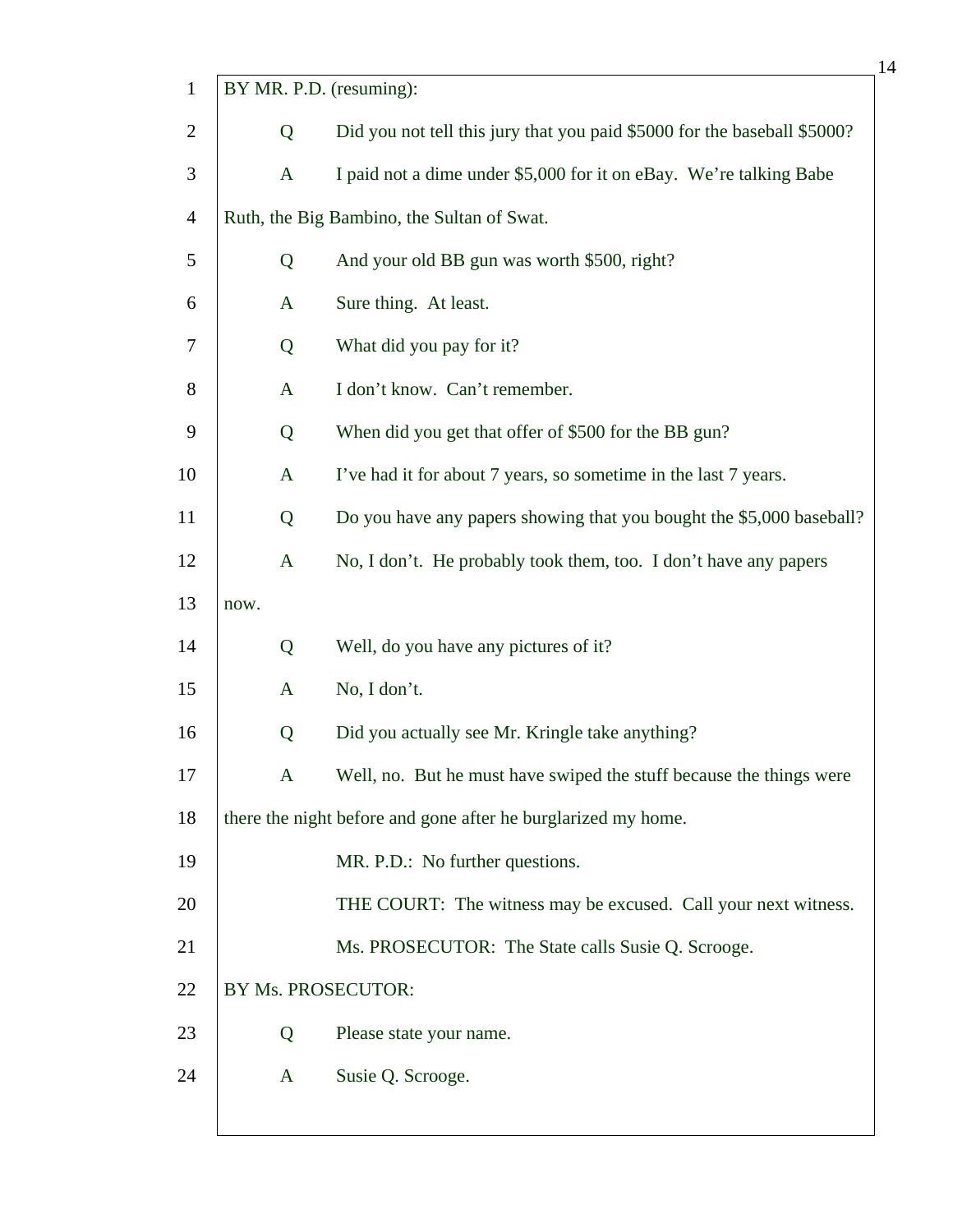|       | Q            | Do you live with you mother and father on Dead End Lane in                                     |
|-------|--------------|------------------------------------------------------------------------------------------------|
|       |              |                                                                                                |
|       |              |                                                                                                |
|       | A            | Yes, I do.                                                                                     |
|       | Q            | Do you know what it means to tell the truth?                                                   |
|       |              | MR. P.D.: Judge, I would stipulate that Ms. Scrooge and all the other                          |
|       |              | child witnesses are mature enough to testify under oath, even though they are                  |
|       |              |                                                                                                |
|       |              | THE COURT: So stipulated. Please proceed.                                                      |
|       |              |                                                                                                |
|       |              | BY Ms. PROSECUTOR (resuming):                                                                  |
|       | Q            | Did someone break into your home during the early morning hours of                             |
|       |              |                                                                                                |
|       | A            | Sure. (Hesitantly, looking at her father.)                                                     |
|       | Q            | Your father's very valuable Babe Ruth baseball was stolen on that                              |
|       |              |                                                                                                |
|       | $\mathbf{A}$ | Sure. (Hesitantly, looking at her father.)                                                     |
|       |              | MR. P.D.: Objection. Leading. Move to strike and to instruct the jury                          |
|       |              | to disregard the last question and answer.                                                     |
|       |              | THE COURT: Sustained. Members of the jury, you must not                                        |
|       |              | consider the last question and answer in deciding this case. Please proceed                    |
|       |              | and don't lead the witness.                                                                    |
|       |              | BY Ms. PROSECUTOR (resuming):                                                                  |
|       | Q            | Yes, your Honor. Susie, did your dad have a baseball signed by Babe                            |
| Ruth? |              |                                                                                                |
|       | A            | Sure.                                                                                          |
|       |              | <b>Strawberry City?</b><br>minors. <sup>11</sup><br>December 25, 2005?<br>evening, was it not? |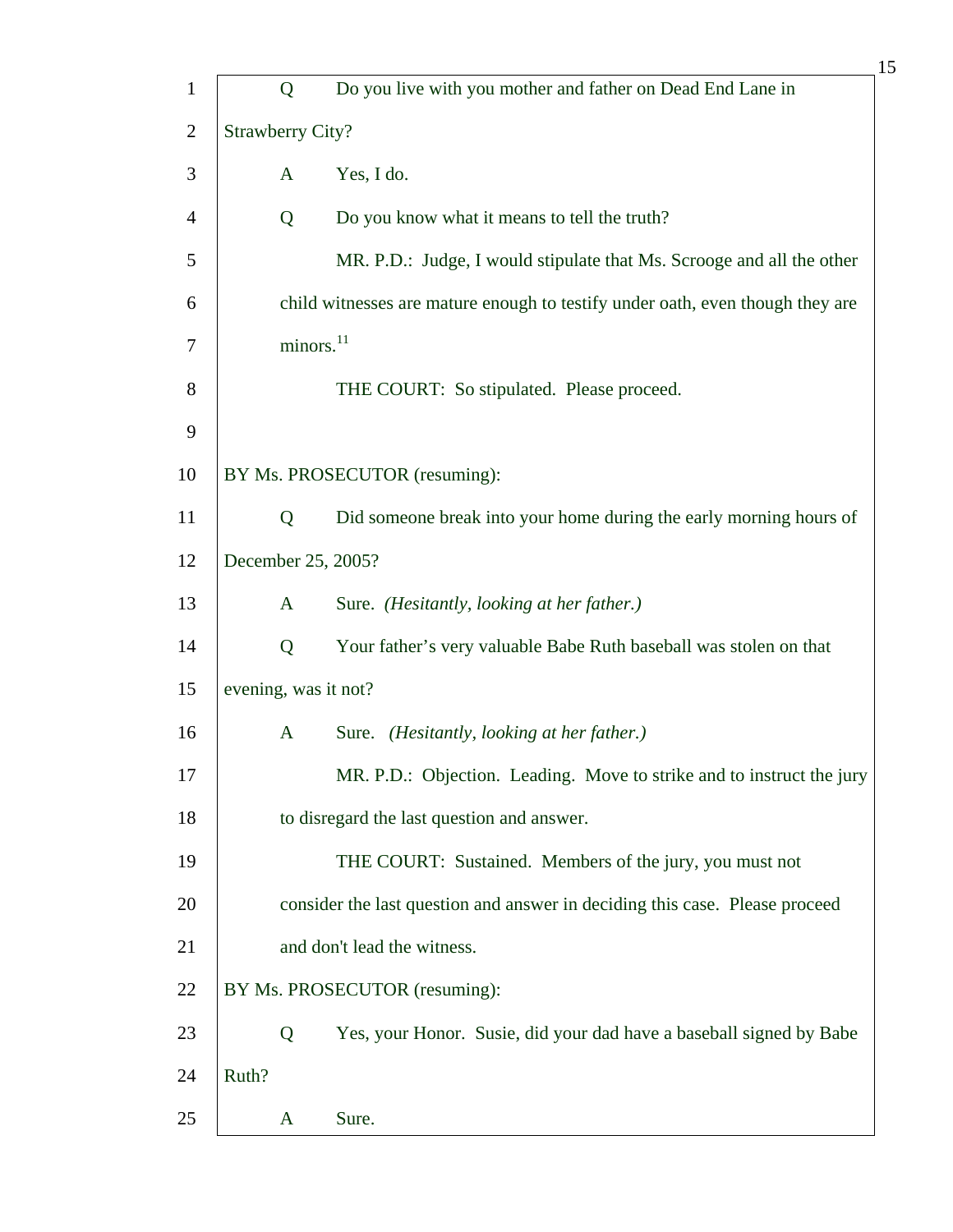|                |                         |                                                                            | 16 |
|----------------|-------------------------|----------------------------------------------------------------------------|----|
| $\mathbf{1}$   | Q                       | When did you last see that baseball?                                       |    |
| $\overline{2}$ | A                       | (Hesitantly, looking at her father.)<br>Sure.                              |    |
| 3              | Q                       | Please answer my question.                                                 |    |
| 4              | A                       | Oh, I don't know. I'm sorry. I'm a little nervous.                         |    |
| 5              | Q                       | Did your brother have a scooter?                                           |    |
| 6              | $\mathbf{A}$            | Sure.                                                                      |    |
| 7              | Q                       | When did you last see that scooter?                                        |    |
| 8              | A                       | I saw my brother riding it on Christmas Eve during the day.                |    |
| 9              | Q                       | Did you have a doll, a Tickle Me Elmo doll?                                |    |
| 10             | A                       | Sure.                                                                      |    |
| 11             | Q                       | How long have you had that doll?                                           |    |
| 12             | $\mathbf{A}$            | A long time. I don't play with dolls. I like iTunes.                       |    |
| 13             |                         | Ms. PROSECUTOR: No further questions of this witness.                      |    |
| 14             |                         | THE COURT: Defense, you may cross examine.                                 |    |
| 15             |                         | <b>CROSS-EXAMINATION</b>                                                   |    |
| 16             | BY MR. P.D.             |                                                                            |    |
| 17             | Q                       | Susie, you do believe in Christmas, don't you?                             |    |
| 18             |                         | Ms. PROSECUTOR: Objection. Irrelevant.                                     |    |
| 19             |                         | MR. P.D.: Judge, this line of questioning is relevant to establish         |    |
| 20             |                         | consent for my client to enter the Scrooge's home to leave Ms. Scrooge her |    |
| 21             |                         | Christmas gift, an iPod.                                                   |    |
| 22             |                         | THE COURT: Overruled. Please proceed.                                      |    |
| 23             | BY MR. P.D. (resuming): |                                                                            |    |
| 24             | Q                       | You may answer the question.                                               |    |
| 25             | A                       | Well, yeah. My dad doesn't, but he's a grouch.                             |    |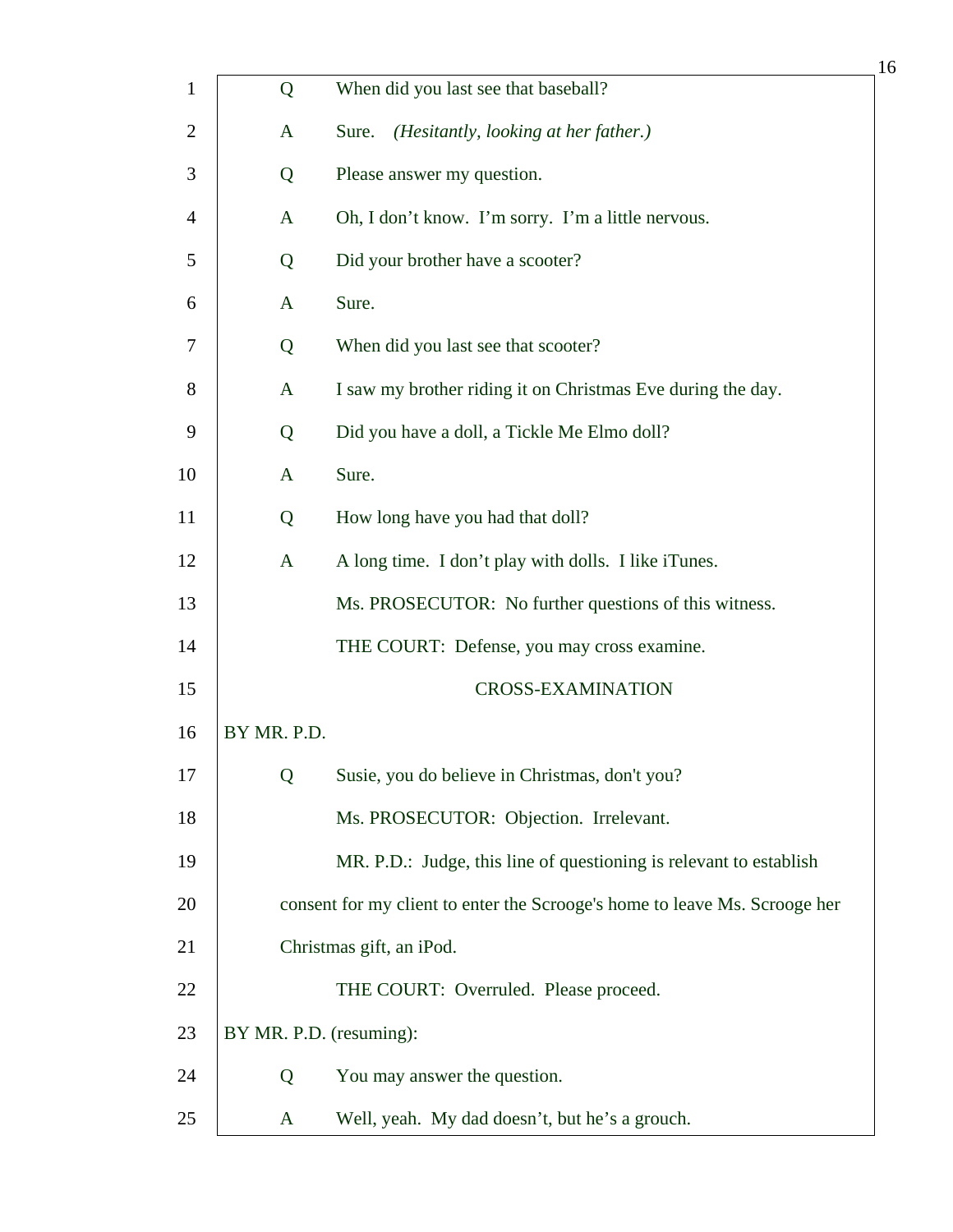|                |                     | 17                                                                                   |
|----------------|---------------------|--------------------------------------------------------------------------------------|
| $\mathbf{1}$   | Q                   | Didn't you write a letter to Santa, asking him to bring you an iPod for              |
| $\overline{2}$ | Christmas?          |                                                                                      |
| 3              | $\mathbf{A}$        | Well, I guess. I mean, it was at a slumber party and we were goofing                 |
| $\overline{4}$ |                     | around. I never knew Santa would actually get it, but I'm kinda glad he did. My dad  |
| 5              |                     | would never give me an iPod. If he did, he certainly wouldn't let me use it. My      |
| 6              |                     | mom, on the other hand, well, she's another story. She lets me have anything I want. |
| $\overline{7}$ |                     | But that's all the time, not for Christmas. I was really happy when I woke up on     |
| 8              |                     | Christmas and found the iPod. I felt really special.                                 |
| 9              | Q                   | Did you have a Christmas tree?                                                       |
| 10             | $\mathbf{A}$        | No. Dad wouldn't allow it. (Pause) I sort of had a little plant with                 |
| 11             | shiny paper though. |                                                                                      |
| 12             |                     | MR. P.D. No further questions.                                                       |
| 13             |                     | Ms. PROSECUTOR: Your honor, may I ask a couple questions on                          |
| 14             | redirect?           |                                                                                      |
| 15             |                     | THE COURT: Yes, but be quick.                                                        |
| 16             |                     | REDIRECT EXAMINATION <sup>12</sup>                                                   |
| 17             |                     | BY Ms. PROSECUTOR (resuming):                                                        |
| 18             | Q                   | Suzie, Did your letter actually tell Mr. Kringle to come inside your                 |
| 19             | home?               |                                                                                      |
| 20             | A                   | Well, not exactly.                                                                   |
| 21             | Q                   | Have you ever even met Mr. Kringle before today?                                     |
| 22             | A                   | Well, not exactly.                                                                   |
| 23             | Q                   | Do your parents let you invite grown men that you have never met into                |
| 24             |                     | your home in the middle of the night?                                                |
|                |                     |                                                                                      |

L

 $\overline{\phantom{a}}$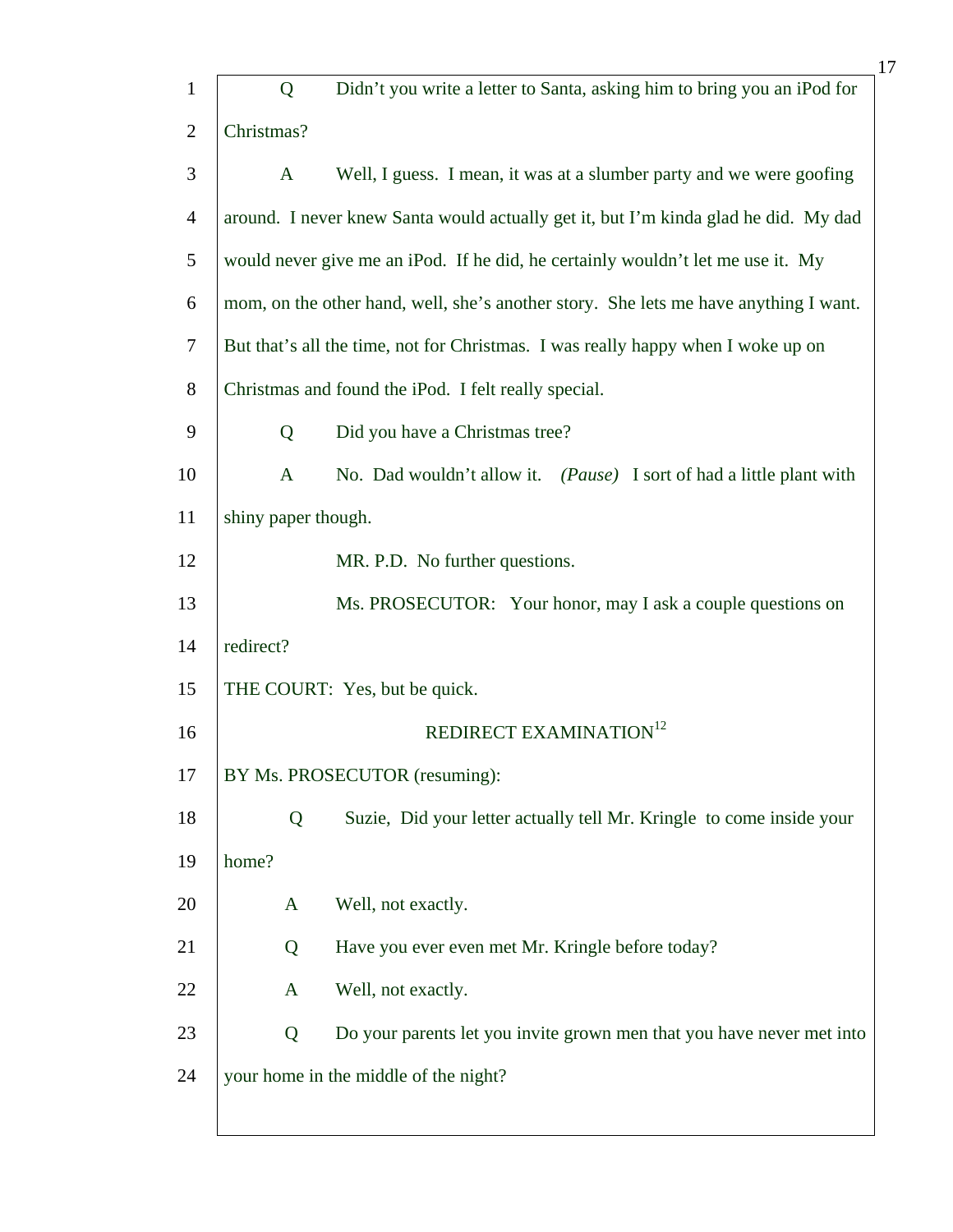| $\mathbf{1}$   | $\mathbf{A}$         | Well, not exactly. But Dad is such a grouch. What he doesn't                        |
|----------------|----------------------|-------------------------------------------------------------------------------------|
| $\overline{2}$ | know won't hurt him. |                                                                                     |
| 3              |                      | Ms. PROSECUTOR: No further questions.                                               |
| $\overline{4}$ |                      | MR. P.D. No further questions.                                                      |
| 5              |                      | THE COURT: The witness may be excused. Call your next witness.                      |
| 6              |                      | Ms. PROSECUTOR: The State calls Officer Grinch.                                     |
| 7              |                      | BY Ms. PROSECUTOR:                                                                  |
| 8              | Q                    | Please state your name.                                                             |
| 9              | A                    | Officer Grinch.                                                                     |
| 10             | Q                    | What is your occupation?                                                            |
| 11             | A                    | Police Officer for Strawberry City?                                                 |
| 12             | Q                    | How long have you been a police officer?                                            |
| 13             | $\mathbf{A}$         | Seems like forever. I came here after I retired from the police force in            |
| 14             | Whoville.            |                                                                                     |
| 15             | Q                    | Directing your attention to January 5, 2006, were you called out to the             |
| 16             |                      | Eb Scrooge home in Strawberry City in connection with a burglary and grand theft    |
| 17             |                      | during the early morning hours of December 25, 2005?                                |
| 18             | A                    | Yes.                                                                                |
| 19             | Q                    | What did you do when you arrived?                                                   |
| 20             | A                    | I immediately interviewed Mr. Scrooge about what he heard that night.               |
| 21             |                      | I interviewed Mrs. Scrooge about what she saw that night. I was told that several   |
| 22             |                      | items were missing, including a valuable signed baseball, a scooter, a BB gun and a |
| 23             | Tickle Me Elmo toy.  |                                                                                     |
| 24             |                      | I also interviewed Susie Q. Scrooge.                                                |
| 25             |                      | I wrote a detailed report and included all the items allegedly taken                |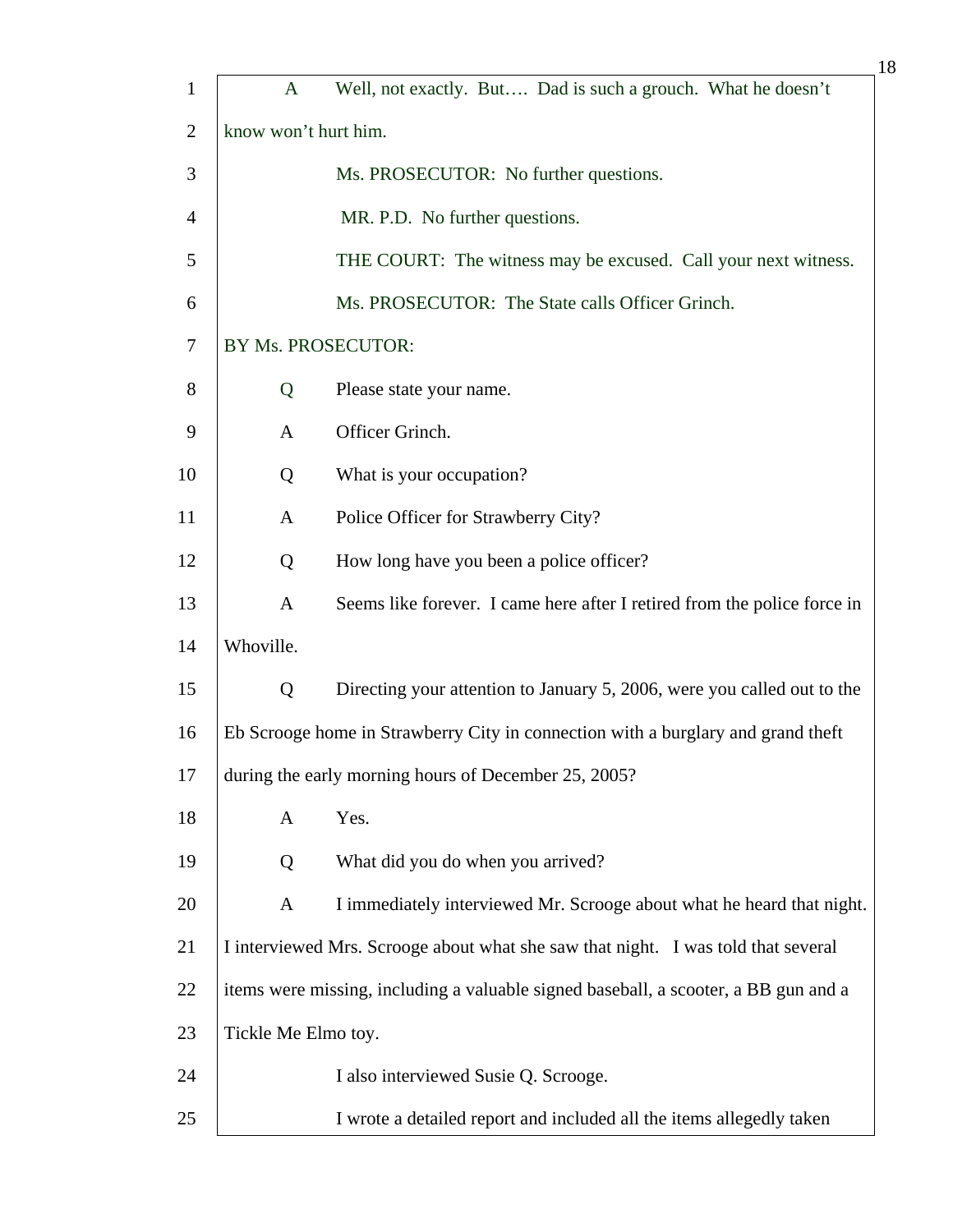| $\mathbf{1}$   |              | from the Scrooge residence. (Showing jury his "report," which is the script.) I asked       |
|----------------|--------------|---------------------------------------------------------------------------------------------|
| $\overline{2}$ |              | them to give me any papers proving that the Scrooge family owned these items. <sup>13</sup> |
| 3              |              | Mr. Scrooge told me that he had no papers proving ownership because                         |
| $\overline{4}$ |              | he bought the baseball on e-bay for \$5,000; the scooter at a yard sale for \$50, the       |
| 5              |              | Tickle Me Elmo was \$20, and I can't read the value for the older model BB-gun.             |
| 6              | Q            | Did you calculate the value of the items missing?                                           |
| 7              | $\mathbf{A}$ | Yes. Without the paperwork on the missing items, I figured the value                        |
| 8              |              | of the missing items was a little less than \$100.00.                                       |
| 9              | Q            | Did you question the Scrooge family about who they believed may                             |
| 10             |              | have wanted to come into their home and take their items?                                   |
| 11             | $\mathbf{A}$ | Yes. Mr. Scrooge had no idea. He told me that Santa was a fake and                          |
| 12             |              | he never believed in him since he was a child. So, it couldn't be him. He had no            |
| 13             | other ideas. |                                                                                             |
| 14             | Q            | Officer Grinch, did you investigate further?                                                |
| 15             | $\mathbf{A}$ | Yes, several days after the burglary, I investigated neighbors down the                     |
| 16             |              | street and met with Davey Cratchett. Mr. Cratchett had a worn Razor Scooter that he         |
| 17             |              | had received for Christmas, along with a BB gun. He was very excited because he             |
| 18             |              | always wanted a scooter. This year, he got his wish. Davey believed that Santa gave         |
| 19             |              | him the scooter and the BB gun.                                                             |
| 20             | Q            | Did you do any further investigation?                                                       |
| 21             | A            | I also interviewed Sarah Johnson, who also lives down the street. She                       |
| 22             |              | said for Christmas, she received a silver sleigh bell. Her brother got a Polar Express      |
| 23             |              | train set and her little sister got a Tickle Me Elmo doll.                                  |
| 24             | Q            | Did you examine these items, officer?                                                       |
| 25             | A            | Yes. I saw that the silver sleigh bell did not ring and I believe it was                    |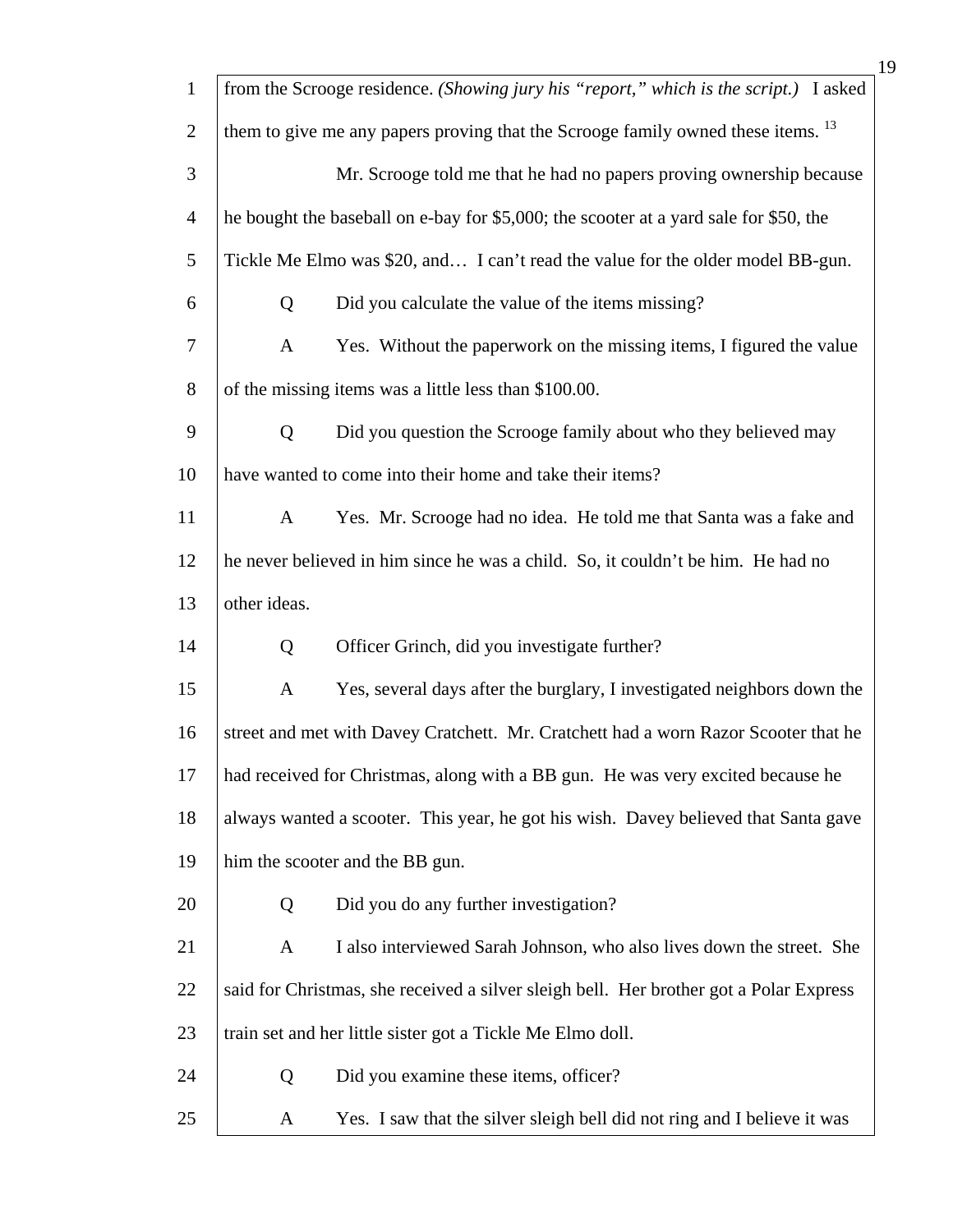| $\mathbf{1}$   |                      | broken. I asked Sarah for the wrapping paper that the gifts came in, but she said that |
|----------------|----------------------|----------------------------------------------------------------------------------------|
| $\overline{2}$ |                      | she threw it away after Christmas and she no longer had the boxes.                     |
| 3              | Q                    | Did you conduct any further investigation, officer?                                    |
| 4              | $\mathbf{A}$         | No.                                                                                    |
| 5              |                      | Ms. PROSECUTOR: No further questions of this witness.                                  |
| 6              |                      | THE COURT: Defense, you may cross examine.                                             |
| 7              |                      | <b>CROSS-EXAMINATION</b>                                                               |
| 8              | BY MR. P.D.          |                                                                                        |
| 9              | Q                    | Officer Grinch, were you able to collect any evidence during your                      |
| 10             | investigation?       |                                                                                        |
| 11             | $\mathbf{A}$         | Yes. I seized the items from the homes of Davey Cratchett and Sarah                    |
| 12             | Johnson.             |                                                                                        |
| 13             | Q                    | What did you do with these items?                                                      |
| 14             | A                    | I sent them to the lab for tests.                                                      |
| 15             | Q                    | What were the results?                                                                 |
| 16             | A                    | The tests came back negative for fingerprints. No fingerprints were                    |
| 17             |                      | lifted from any of the items. But the BB gun would fire a pellet that could put your   |
| 18             | eye out.             |                                                                                        |
| 19             | Q                    | Isn't it true that neither Mr. Cratchett nor Ms. Johnson saw my client                 |
| 20             | deliver these items? |                                                                                        |
| 21             | $\mathbf{A}$         | They did not see Mr. Kringle. They were sleeping when the gifts were                   |
| 22             | delivered.           |                                                                                        |
| 23             | Q                    | You were not able to find any physical evidence linking Mr. Kringle to                 |
| 24             |                      | this crime scene, were you?                                                            |
|                |                      |                                                                                        |

 $\mathsf{l}$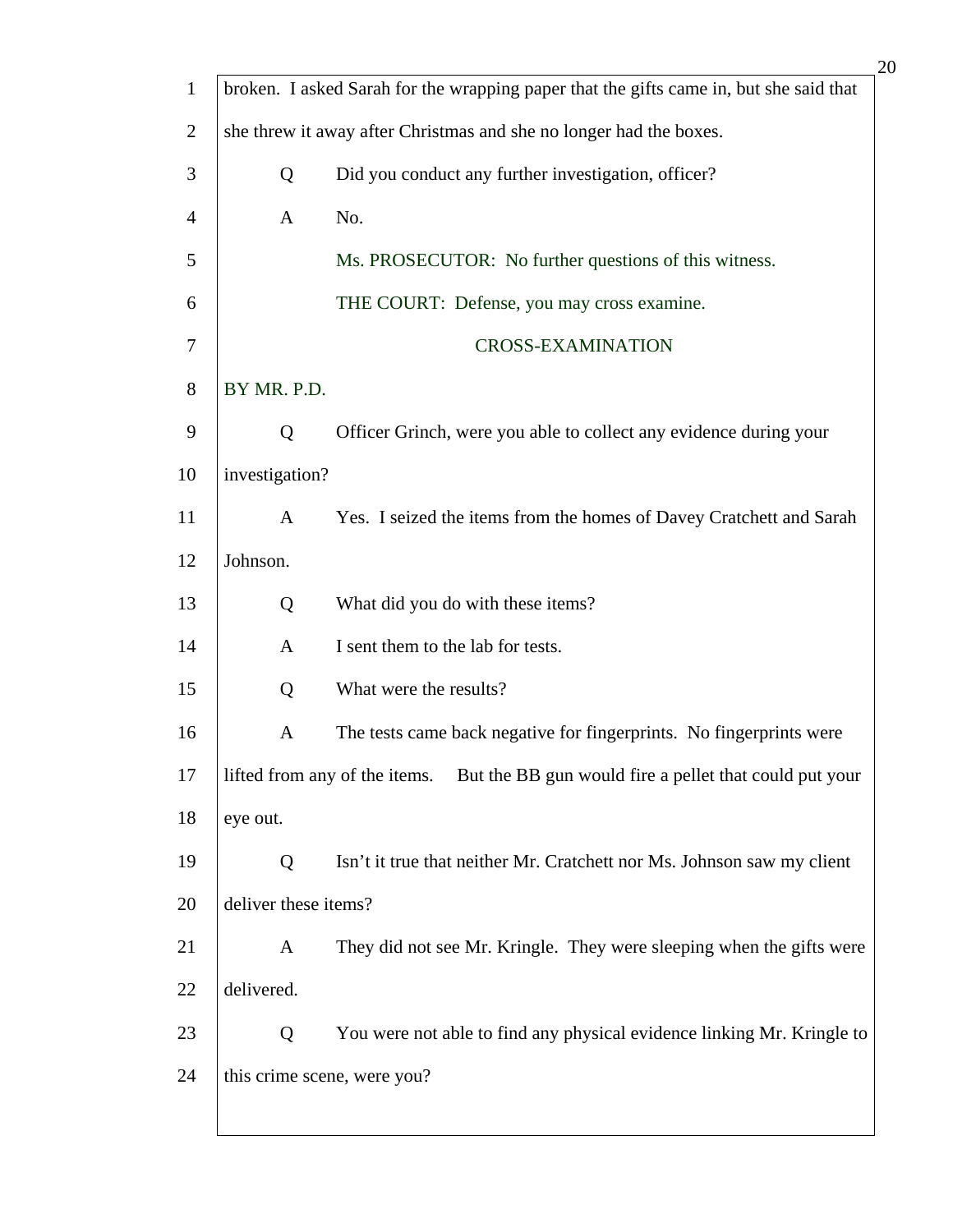|                |                    | 21                                                                                     |
|----------------|--------------------|----------------------------------------------------------------------------------------|
| $\mathbf{1}$   | $\mathbf{A}$       | Well, cookies and milk were missing from both houses. But, I found                     |
| $\overline{2}$ |                    | no fingerprints or other evidence.                                                     |
| 3              |                    | Ms. P.D. No further questions.                                                         |
| $\overline{4}$ |                    | THE COURT: The witness may be excused. Call your next witness.                         |
| 5              |                    | Ms. PROSECUTOR: The State calls Davey Cratchett.                                       |
| 6              | BY Ms. PROSECUTOR: |                                                                                        |
| 7              | Q                  | Please state your name.                                                                |
| 8              | A                  | Davey Cratchett                                                                        |
| 9              | Q                  | Where do you live?                                                                     |
| 10             | A                  | In Strawberry City.                                                                    |
| 11             | Q                  | Mr. Cratchett, I want to direct your attention to December 25, 2005,                   |
| 12             |                    | Christmas Day. Did you wake up in the morning and find Christmas gifts for you         |
| 13             | beneath your tree? |                                                                                        |
| 14             | A                  | Yes.                                                                                   |
| 15             | Q                  | What were they?                                                                        |
| 16             | A                  | Well, I got a Razor Scooter and it was something that I always wanted.                 |
| 17             |                    | It was a little bit used but I didn't care. I wanted it so, so bad--and I got my wish. |
| 18             | Q                  | Do you know who gave you the Razor Scooter?                                            |
| 19             | A                  | I'm sure it was Santa.                                                                 |
| 20             | Q                  | How can you be so certain?                                                             |
| 21             | A                  | Because this year, my family couldn't afford to buy Christmas gifts                    |
| 22             |                    | because my little brother Timmy needed an operation and had to go to the hospital.     |
| 23             |                    | It had to be Santa Claus because who else could it be?                                 |
| 24             | Q                  | Did you get any other Christmas gifts?                                                 |
| 25             | A                  | Yeah, I also got a really cool B-B gun.                                                |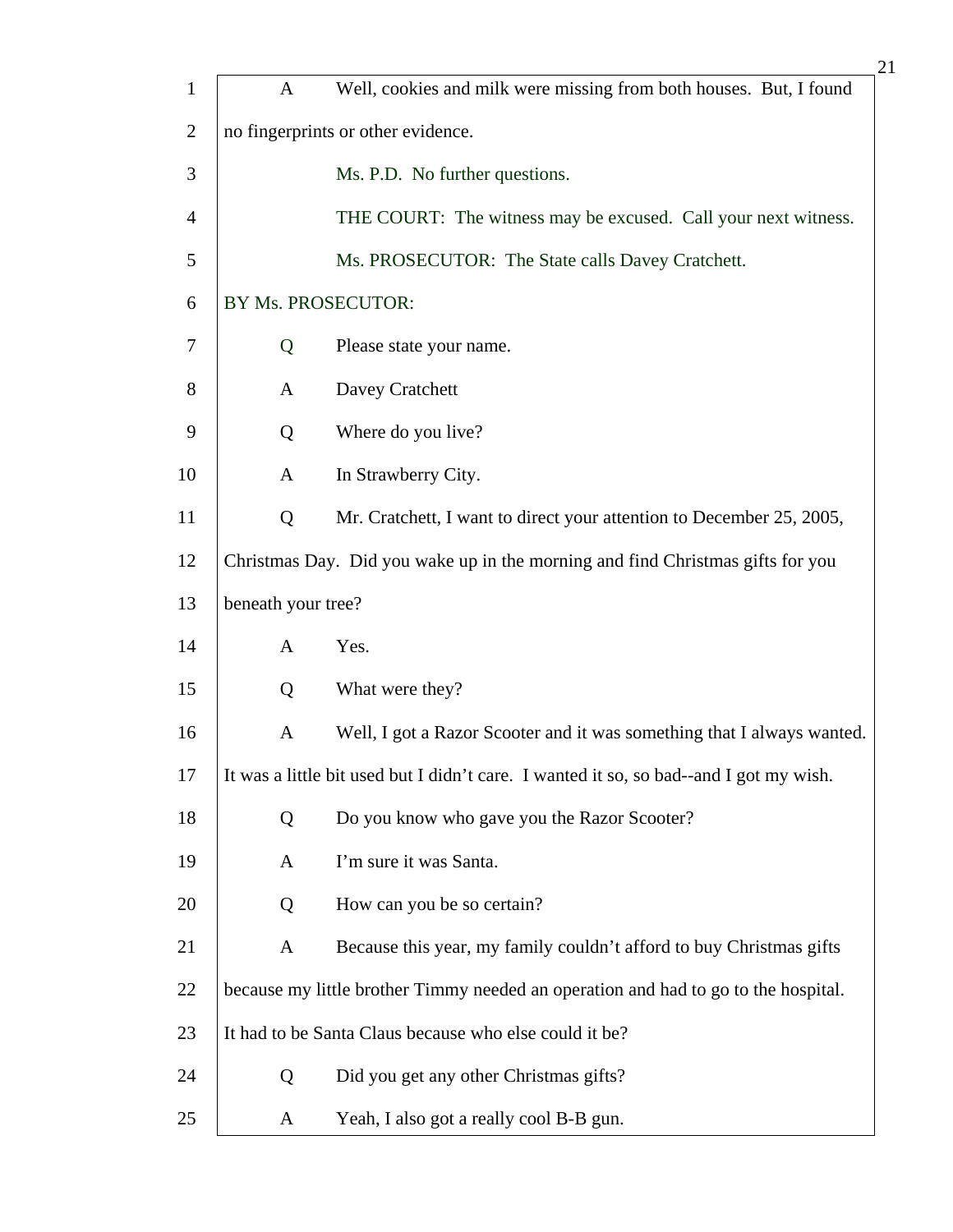|                |                    |                                                                        | 22 |
|----------------|--------------------|------------------------------------------------------------------------|----|
| $\mathbf{1}$   |                    | Ms. PROSECUTOR: No further questions of this witness.                  |    |
| $\overline{2}$ |                    | THE COURT: Defense, you may cross examine.                             |    |
| 3              |                    | <b>CROSS-EXAMINATION</b>                                               |    |
| $\overline{4}$ | BY MR. P.D.        |                                                                        |    |
| 5              | Q                  | Davey, did you see Santa in your house on Christmas eve?               |    |
| 6              | $\mathbf{A}$       | No.                                                                    |    |
| $\overline{7}$ | Q                  | Did you see Santa put the scooter and BB-gun under your Christmas      |    |
| 8              | tree?              |                                                                        |    |
| 9              | $\mathbf{A}$       | No.                                                                    |    |
| 10             | Q                  | Did you leave cookies and milk for Santa?                              |    |
| 11             | $\mathbf{A}$       | Sure. Oreo Double Stuft Cookies.                                       |    |
| 12             | Q                  | How many?                                                              |    |
| 13             | $\mathbf{A}$       | Four.                                                                  |    |
| 14             | Q                  | What happened to the cookies?                                          |    |
| 15             | $\mathbf{A}$       | Santa ate them because only crumbs were left on the plate and the milk |    |
| 16             | was gone.          |                                                                        |    |
| 17             |                    | MR. P.D. No further questions.                                         |    |
| 18             |                    | THE COURT: The witness may be excused. Call your next witness.         |    |
| 19             |                    | Ms. PROSECUTOR: The State calls Sarah Johnson.                         |    |
| 20             | BY Ms. PROSECUTOR: |                                                                        |    |
| 21             | Q                  | Would you state your name?                                             |    |
| 22             | $\mathbf{A}$       | Sarah Johnson                                                          |    |
| 23             | Q                  | Where do you live?                                                     |    |
| 24             | $\mathbf{A}$       | I live in Strawberry City.                                             |    |
| 25             | Q                  | How old are you?                                                       |    |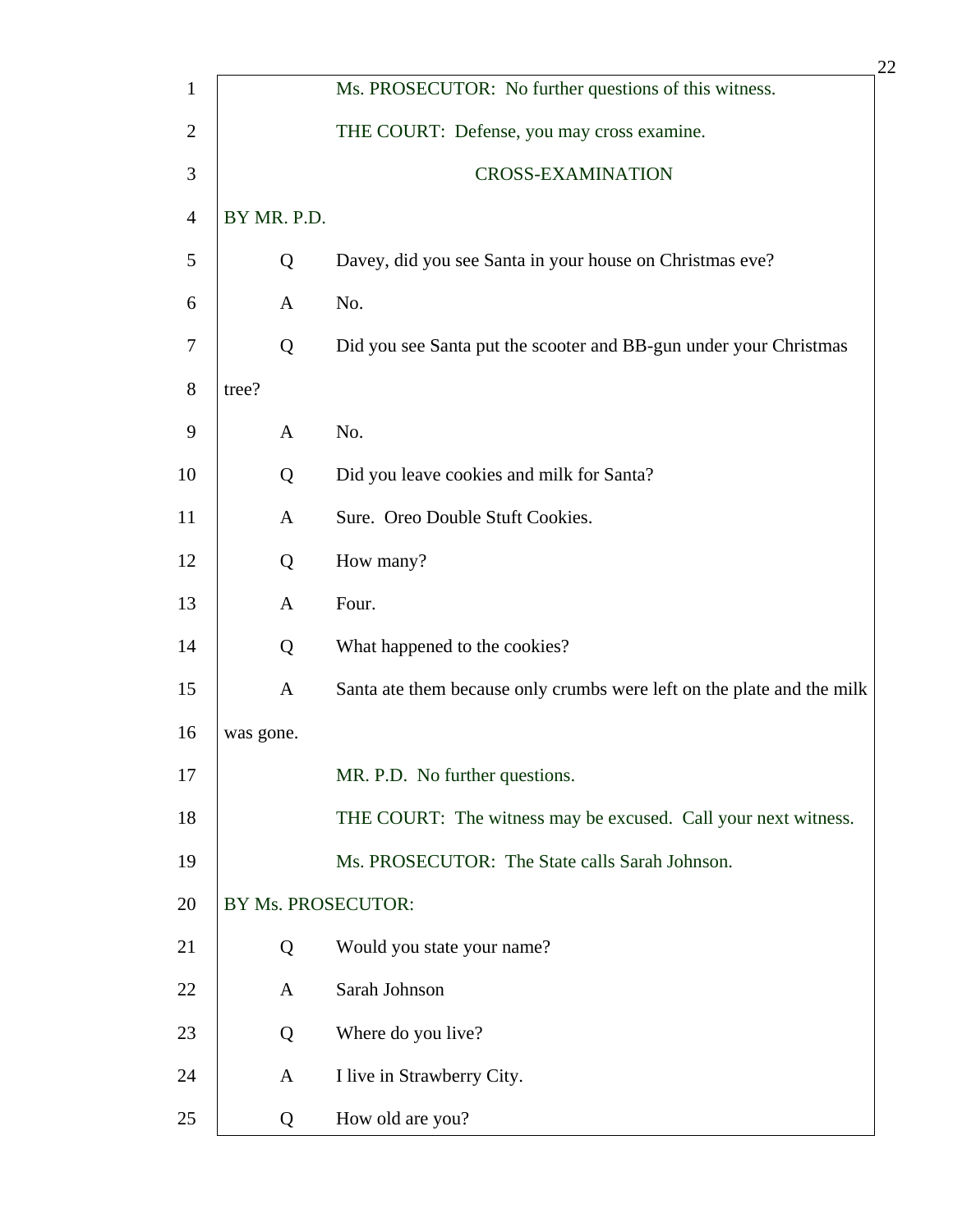|                |               |                                                                                       | 23 |
|----------------|---------------|---------------------------------------------------------------------------------------|----|
| $\mathbf{1}$   | $\mathbf{A}$  | 11.                                                                                   |    |
| $\overline{c}$ | Q             | On Christmas morning, Sarah, did you and your brothers and sisters                    |    |
| 3              | get presents? |                                                                                       |    |
| 4              | $\mathbf{A}$  | Yes.                                                                                  |    |
| 5              | Q             | Can you share with us what you received?                                              |    |
| 6              | $\mathbf{A}$  | My brother got a Polar Express train set from Santa. My baby sister                   |    |
| 7              |               | got a Tickle Me Elmo doll and I got a silver sleigh bell. See! [holding up the bell]. |    |
| 8              | Q             | Were all these gifts in working order?                                                |    |
| 9              | $\mathbf{A}$  | Yes.                                                                                  |    |
| 10             | Q             | Sarah, were you questioned by Officer Grinch about these gifts?                       |    |
| 11             | $\mathbf{A}$  | Yes.                                                                                  |    |
| 12             | Q             | Were you asked about the packaging that the Christmas gifts were                      |    |
| 13             | wrapped in?   |                                                                                       |    |
| 14             | $\mathbf{A}$  | Yes.                                                                                  |    |
| 15             | Q             | Did you have the wrapping for these Christmas gifts?                                  |    |
| 16             | A             | No, my family doesn't keep boxes and old wrapping paper. We throw                     |    |
| 17             |               | it away as soon as we take it off.                                                    |    |
| 18             | Q             | Sarah, where did you and your brother and sister get these gifts?                     |    |
| 19             | A             | From Santa, of course.                                                                |    |
| 20             |               | Ms. PROSECUTOR: No further questions of this witness.                                 |    |
| 21             |               | THE COURT: Defense, you may cross examine.                                            |    |
| 22             |               | <b>CROSS-EXAMINATION</b>                                                              |    |
| 23             | BY MR. P.D.   |                                                                                       |    |
| 24             | Q             | Sarah, did you actually see Santa deliver the gifts to your house?                    |    |
| 25             | A             | No. I was sleeping. I found the gifts when I woke up in the morning.                  |    |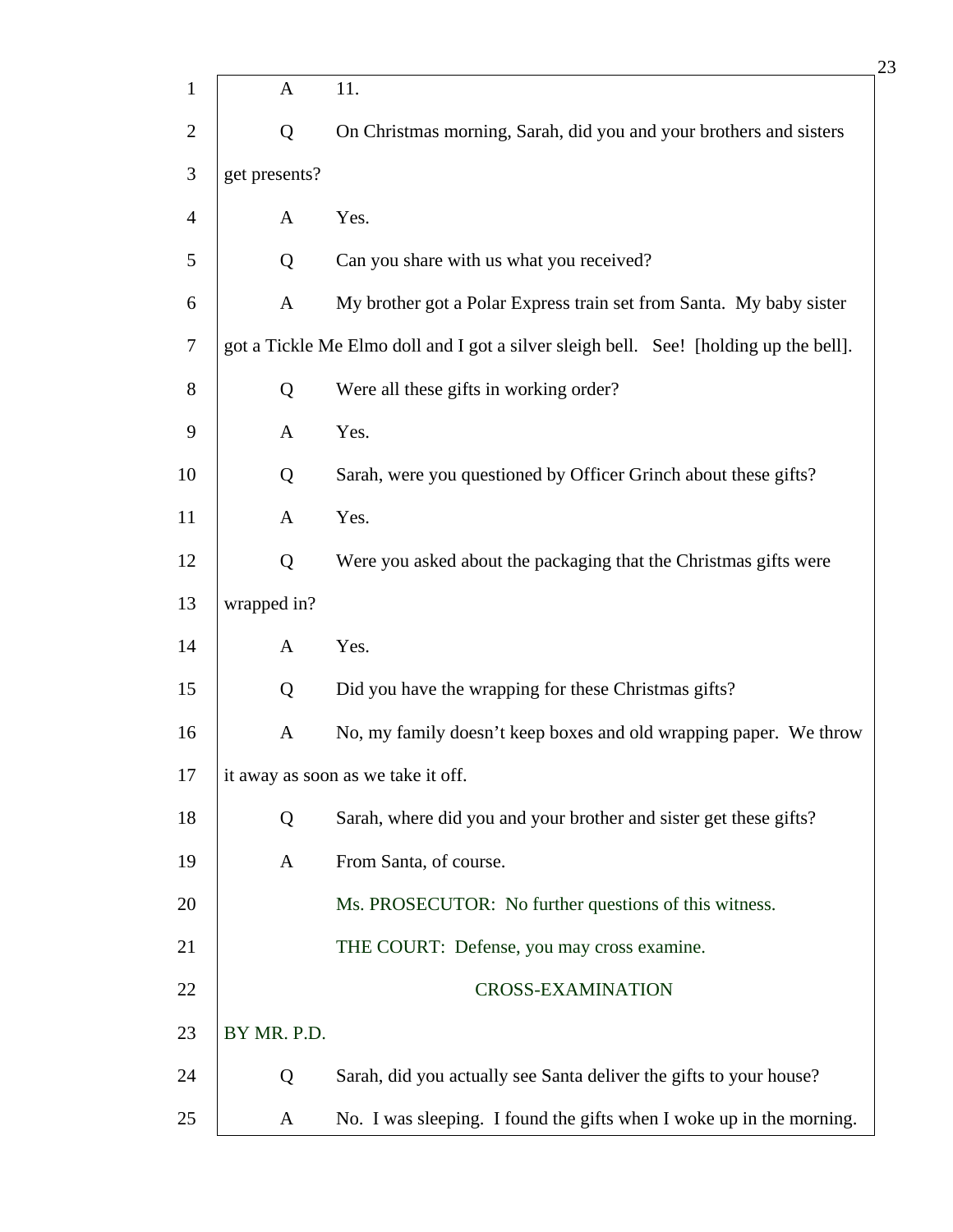|                |                          |                                                                                  | 24 |
|----------------|--------------------------|----------------------------------------------------------------------------------|----|
| $\mathbf{1}$   | Q                        | Was anything missing from your house?                                            |    |
| $\overline{c}$ | A                        | Yes, a plate of cookies and a glass of milk.                                     |    |
| 3              | Q                        | You say the toys were all in working order?                                      |    |
| $\overline{4}$ | A                        | Yes.                                                                             |    |
| 5              | Q                        | Can you ring that bell?                                                          |    |
| 6              | $\mathbf{A}$             | Sure<br>(ringing bell).                                                          |    |
| 7              |                          | Ms. PROSECUTOR: Your Honor, let the record reflect the bell made                 |    |
| 8              | no sound.                |                                                                                  |    |
| 9              |                          | THE COURT: The record will reflect that the <b>Prosecutor</b> did not hear       |    |
| 10             | the bell.                |                                                                                  |    |
| 11             |                          | MR. P.D. No further questions.                                                   |    |
| 12             |                          | THE COURT: The witness may be excused. Call your next witness.                   |    |
| 13             |                          | Ms. PROSECUTOR: The State calls Mounty Dudley "Dowha-                            |    |
| 14             |                          | Diddley" Doright                                                                 |    |
| 15             | BY Ms. PROSECUTOR:       |                                                                                  |    |
| 16             | Q                        | Please state your name for the record                                            |    |
| 17             | $\mathbf{A}$             | Mounty Dudley "DoWha-Diddley" Doright                                            |    |
| 18             | Q                        | What is your occupation?                                                         |    |
| 19             | A                        | I'm a Canadian Mounted Police and I'm based at the North Pole.                   |    |
| 20             | Q                        | Directing your attention to January 5, 2005, can you tell us how you             |    |
| 21             | encountered Mr. Kringle? |                                                                                  |    |
| 22             | $\mathbf{A}$             | On that day, my supervisor ordered me to drive over to Mr. Kringle's             |    |
| 23             |                          | workshop. Our office had obtained a warrant to arrest him for armed burglary and |    |
| 24             |                          | grand theft. The charges stemmed from an event after midnight on December 25,    |    |
| 25             |                          | 2005 at the home of Ed Scrooge in Hillsborough County, Florida.                  |    |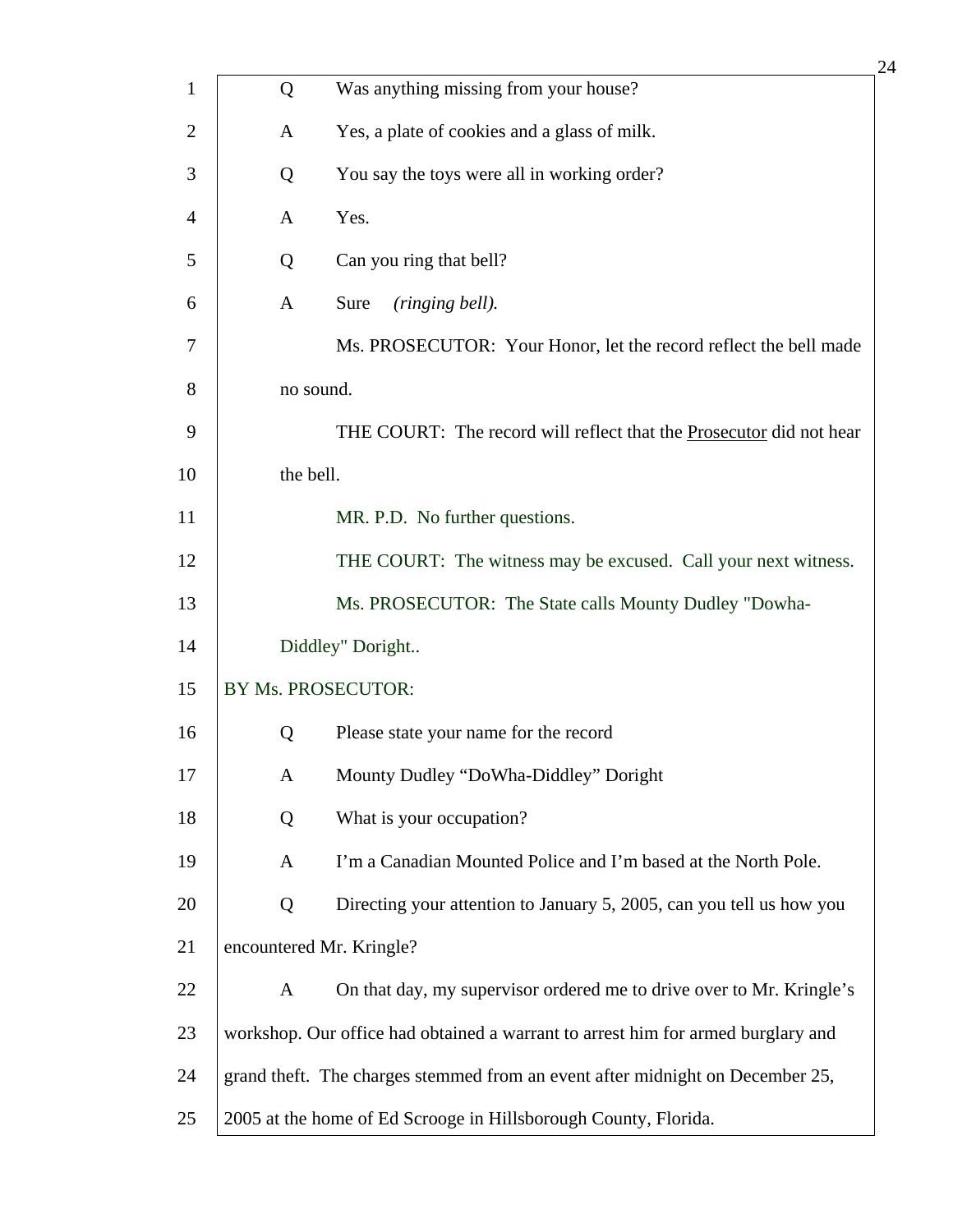|                |              |                                                                                         | 25 |
|----------------|--------------|-----------------------------------------------------------------------------------------|----|
| $\mathbf{1}$   |              | I arrested Mr. Kringle and read him the charges. He agreed to waive                     |    |
| $\overline{2}$ |              | extradition from Canada to Tampa. A few days later, I was ordered to drive him to       |    |
| 3              |              | the airport, where he was sent to Tampa to face these criminal charges. <sup>14</sup>   |    |
| $\overline{4}$ | Q            | Did you interview Mr. Kringle?                                                          |    |
| 5              | A            | Yes.                                                                                    |    |
| 6              | Q            | Did you tell him that he did not have to talk to you without an attorney                |    |
| $\tau$         | present?     |                                                                                         |    |
| 8              | $\mathbf{A}$ | Yes.                                                                                    |    |
| 9              | Q            | Did Mr. Kringle agree to speak with you and waive his rights?                           |    |
| 10             | $\mathbf{A}$ | Yes. <sup>15</sup>                                                                      |    |
| 11             | Q            | Can you tell us what he told you?                                                       |    |
| 12             | $\mathbf{A}$ | Well, Santa, I mean Mr. Kringle, explained that since global warming,                   |    |
| 13             |              | he has given up on reindeer, and is now forced to drive a hybrid car. It is cherry red, |    |
| 14             |              | with a red hood ornament that glows. It reminds him of Rudolph. Global warming          |    |
| 15             |              | also has slowed down his elves, and sometimes, he recycles toys from children who       |    |
| 16             |              | no longer want them. That is what he said happened here.                                |    |
| 17             |              | Santa said he knows that Eb Scrooge doesn't believe in him, but his                     |    |
| 18             |              | daughter, Suzie Q. does. Santa said Susie Q. sent him a letter asking him for a video   |    |
| 19             |              | I-pod. He believed he had her permission to enter her house in the usual way -- via     |    |
| 20             |              | the chimney, and deliver the I-pod.                                                     |    |
| 21             |              | Santa said he knew that Eb Scrooge had a BB gun and he was glad                         |    |
| 22             |              | someone had taken it because Scrooge was using it to shoot the neighbor's noisy         |    |
| 23             |              | dachshund. He also admitted that he gave a Razor scooter to Davey Cratchett. Santa      |    |
| 24             |              | said he found an Elmo in a shoe box at the Scrooge home. It needed new batteries,       |    |
| 25             |              | and the box had a sign on it saying: "Santa, give this to some younger child."          |    |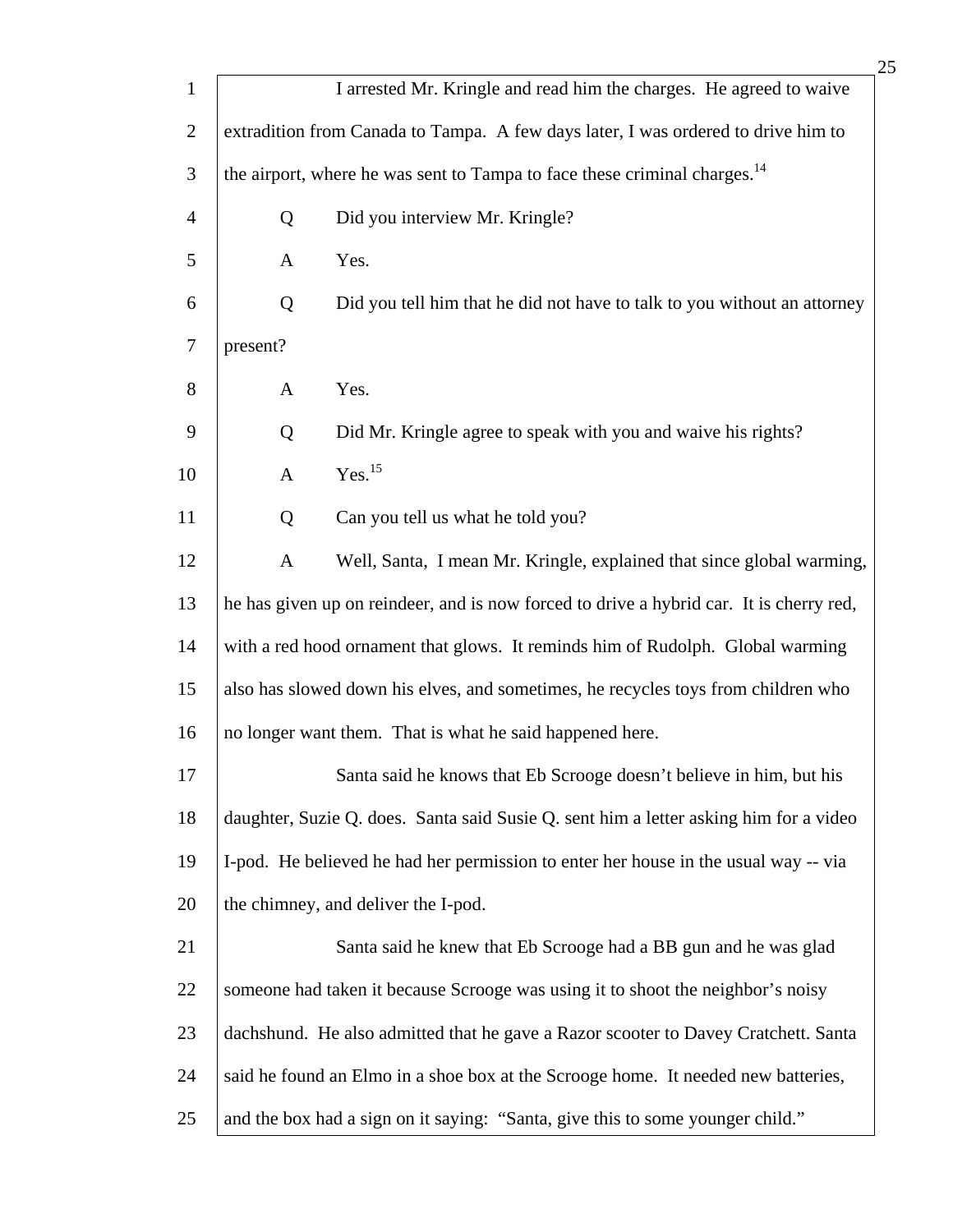|                |                   | 26                                                                                     |
|----------------|-------------------|----------------------------------------------------------------------------------------|
| $\mathbf{1}$   |                   | He said it looked like a child's handwriting to him. Santa denied ever seeing a Babe   |
| $\overline{2}$ |                   | Ruth baseball, but thought he would remember if he had. He says he gets lots of        |
| 3              |                   | requests every year for Babe Ruth baseballs---mostly from older lawyers. <sup>16</sup> |
| $\overline{4}$ |                   | Ms. PROSECUTOR: No further questions of this witness.                                  |
| 5              |                   | THE COURT: Defense, you may cross examine.                                             |
| 6              |                   | <b>CROSS-EXAMINATION</b>                                                               |
| $\overline{7}$ | BY MR. P.D.       |                                                                                        |
| 8              | Q                 | Did you make any promises to Mr. Kringle to get him to make a                          |
| 9              | statement to you? |                                                                                        |
| 10             | $\mathbf{A}$      | No.                                                                                    |
| 11             | Q                 | Officer Doright, you said that Mr. Kringle talked to you freely and                    |
| 12             |                   | voluntarily and that he agreed to speak with you?                                      |
| 13             | $\mathbf{A}$      | Yes.                                                                                   |
| 14             | Q                 | Did he ask for an attorney?                                                            |
| 15             | $\mathbf{A}$      | No.                                                                                    |
| 16             | Q                 | Isn't it true that you gave Mr. Kringle numerous Oreo cookies and                      |
| 17             |                   | milk before he agreed to speak with you?                                               |
| 18             | A                 | Yes.                                                                                   |
| 19             | Q                 | Isn't it true that Mr. Kringle ate two full bags of Oreo Double Stuft                  |
| 20             |                   | cookies and a whole gallon of milk before he spoke with you?                           |
| 21             | $\mathbf{A}$      | Yes.                                                                                   |
| 22             | Q                 | Isn't it true that Mr. Kringle did not make any statements until after he              |
| 23             |                   | was given the cookies and milk?                                                        |
| 24             | A                 | Yes.                                                                                   |
|                |                   |                                                                                        |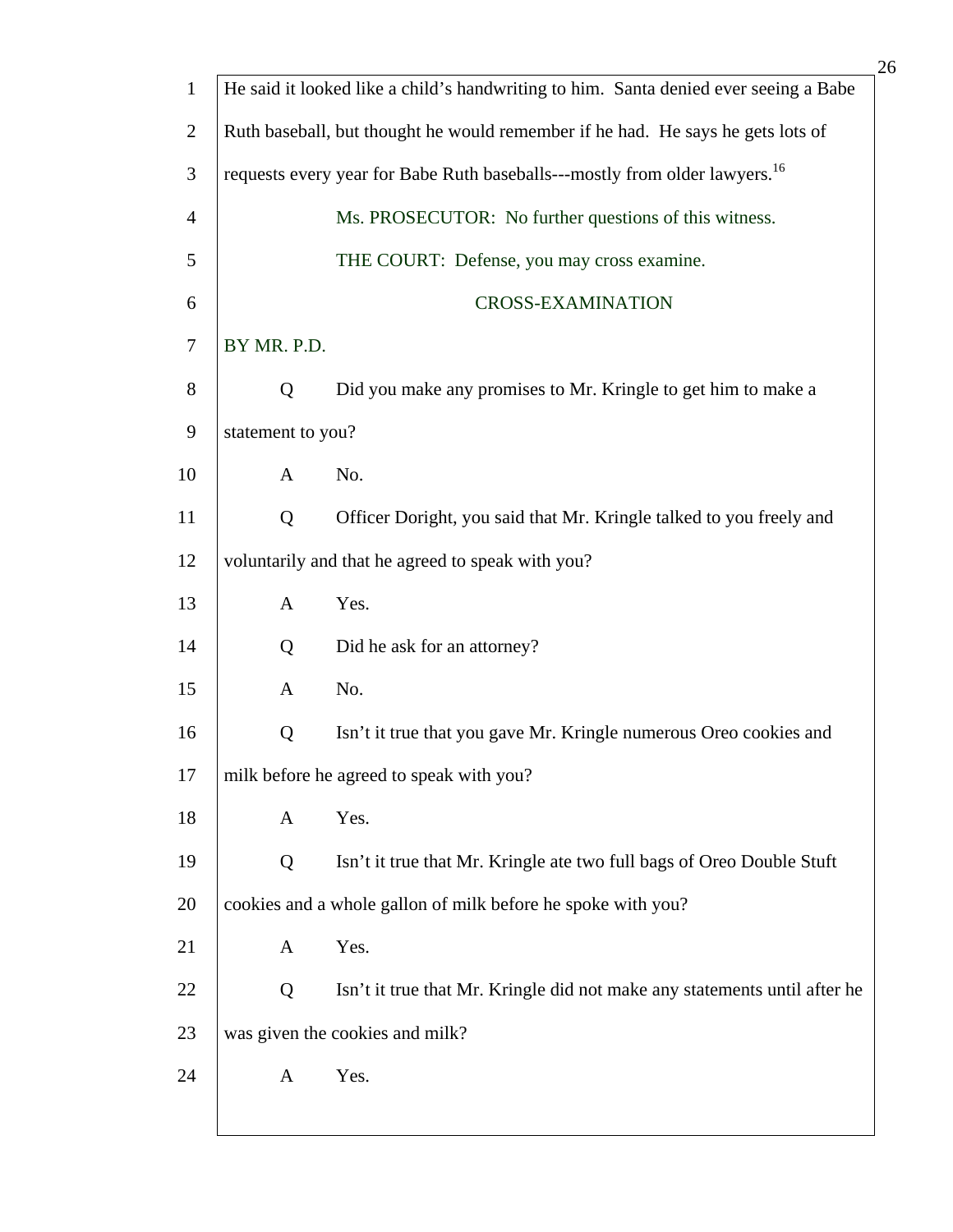| $\mathbf{1}$   | Q            | Didn't Mr. Kringle appear to be on a "sugar high" and completely                    |
|----------------|--------------|-------------------------------------------------------------------------------------|
| $\overline{2}$ |              | confused after eating two bags of Double Stuft Oreos?                               |
| 3              | $\mathbf{A}$ | Well, he was always very jolly. I don't know. <sup>17</sup>                         |
| $\overline{4}$ |              | Ms. PROSECUTOR: No further questions. The State rests, Your                         |
| 5              | Honor.       |                                                                                     |
| 6              |              | THE COURT: Does the defendant wish to testify?                                      |
| $\overline{7}$ |              | MR. P.D.: No. My client elects to exercise his Rights under the Fifth               |
| 8              |              | Amendment.                                                                          |
| 9              |              | THE COURT: Members of the Jury, in this country, any defendant                      |
| 10             |              | has the right not to testify at trial because it is the State's burden to prove its |
| 11             |              | case beyond a reasonable doubt without forcing a person to testify against          |
| 12             |              | themself. Many defendants exercise this right and you should not form any           |
| 13             |              | opinion or base your verdict on Mr. Kringle's decision not to testify in this       |
| 14             | case.        |                                                                                     |
| 15             |              | Does the defense wish to present any evidence?                                      |
| 16             |              | MR. P.D. Yes, Your Honor, we call Elvis Elf.                                        |
| 17             |              | <b>DIRECT EXAMINATION</b>                                                           |
| 18             | BY MR. P.D.  |                                                                                     |
| 19             | Q            | Please state your name for the record.                                              |
| 20             | $\mathbf{A}$ | I am Elvis Elf.                                                                     |
| 21             | Q            | Where do you work Mr. Elf?                                                          |
| 22             | $\mathbf{A}$ | At the North Pole.                                                                  |
| 23             | Q            | And for whom do you work?                                                           |
| 24             | $\mathbf{A}$ | I work for Santa. I've done it all my life.                                         |
| 25             | Q            | What do you do for Santa?                                                           |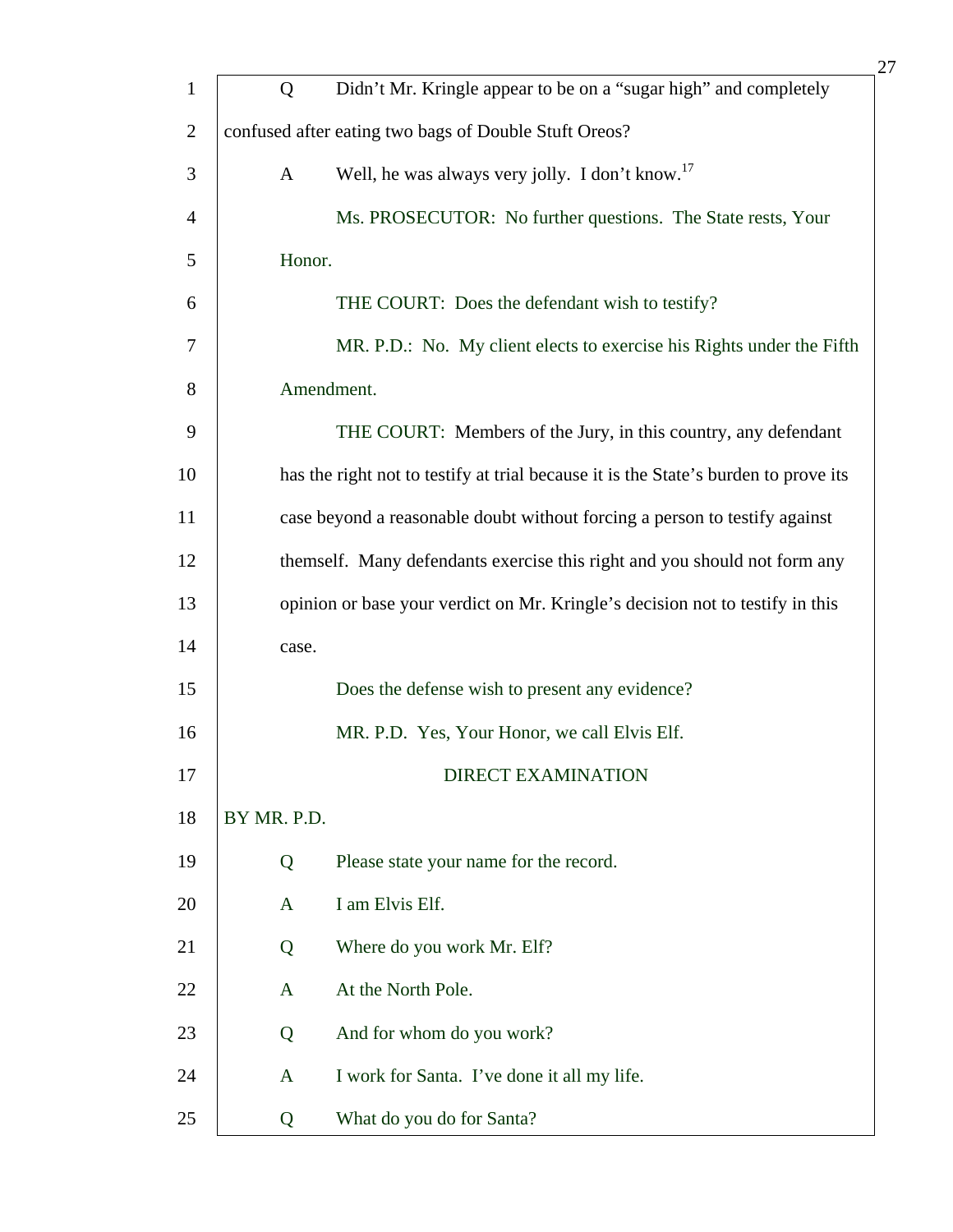|                |                       | 28                                                                                  |
|----------------|-----------------------|-------------------------------------------------------------------------------------|
| $\mathbf{1}$   | $\mathbf{A}$          | I'm in charge of the scooter rehab facility. I repair old scooters and              |
| $\overline{2}$ |                       | Santa takes them and gives the fixed up ones to good children for Christmas. We get |
| 3              |                       | lots of used scooters from Goodwill and the Salvation Army.                         |
| $\overline{4}$ | $\mathbf Q$           | I am showing you what has been marked as State's Exhibit 1. Can you                 |
| 5              | tell me what this is? |                                                                                     |
| 6              | $\mathbf{A}$          | Well, this looks like one of our scooters. It really does. Looks like               |
| 7              |                       | something we would have put together. I can tell because of the replaced wheels.    |
| 8              |                       | That's a sure sign of our work. We use that kind of replacement wheel.              |
| 9              | Q                     | This is the kind of item that Santa delivers to children for Christmas?             |
| 10             | $\mathbf{A}$          | Been doing it forever.                                                              |
| 11             |                       | MR. P.D.: No further questions of this witness.                                     |
| 12             |                       | THE COURT: State, you may cross examine.                                            |
| 13             |                       | <b>CROSS-EXAMINATION</b>                                                            |
| 14             | BY Ms. PROSECUTOR:    |                                                                                     |
| 15             | Q                     | Mr. Elf, you say you make lots of these.                                            |
| 16             | $\mathbf{A}$          | As many as we need in a given year.                                                 |
| 17             | Q                     | You don't know who owned this particular scooter, do you?                           |
| 18             | $\mathbf{A}$          | No. I can only say that it looks like, at some point, it was rehabbed by            |
| 19             |                       | the Santa's crew. Who it ended up with, I don't know.                               |
| 20             |                       | Ms. PROSECUTOR: No further questions of this witness.                               |
| 21             |                       |                                                                                     |
| 22             |                       | THE COURT: You may be excused. Are there any closing                                |
| 23             |                       | statements by either counsel?                                                       |
| 24             |                       | MR. PROSECUTOR: Thank you, your Honor.                                              |
|                |                       |                                                                                     |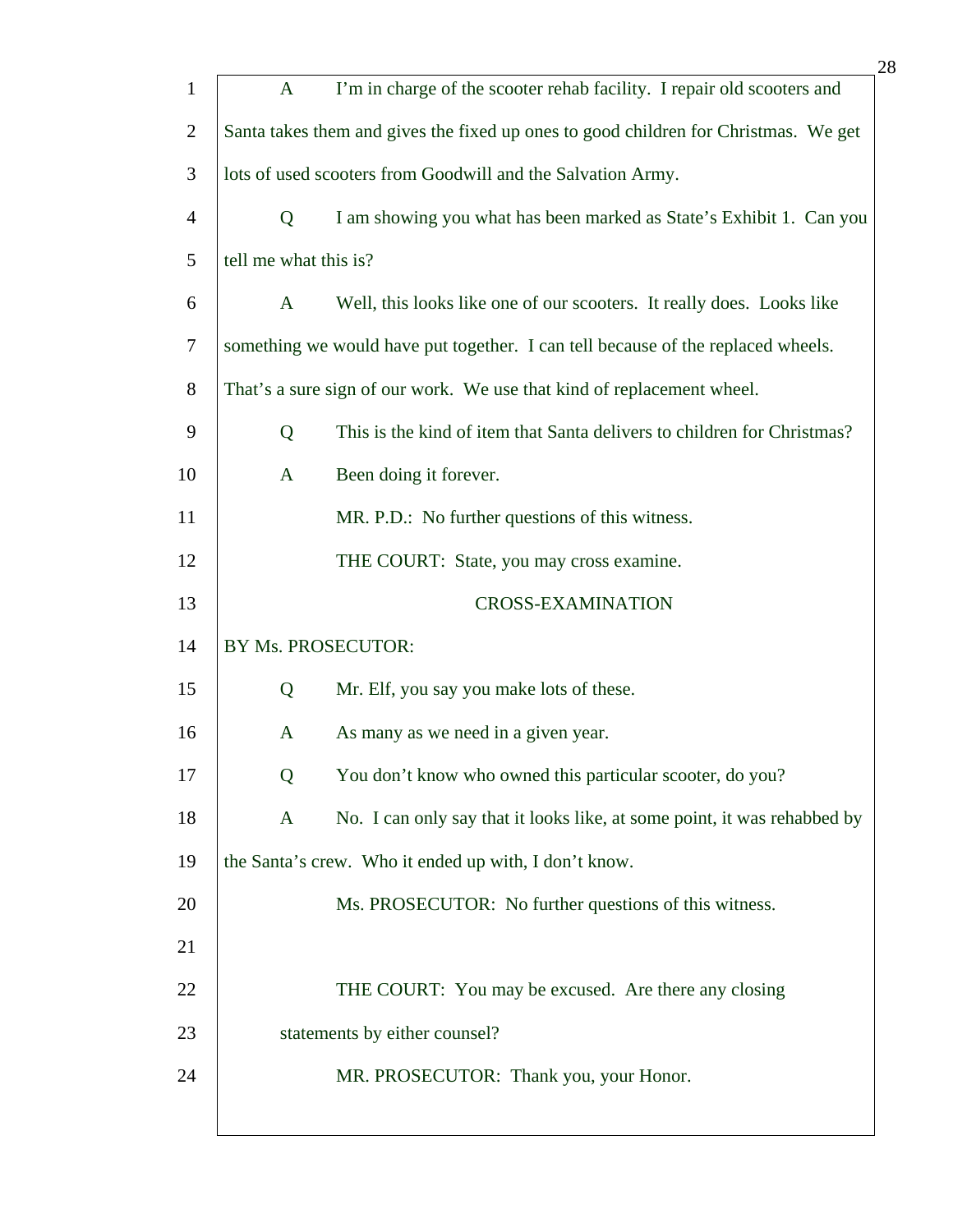|                |                                                                                 | 29 |
|----------------|---------------------------------------------------------------------------------|----|
| $\mathbf{1}$   | (Mr. Prosecutor presented closing statement to the jury on                      |    |
| $\overline{2}$ | behalf of the State as follows):                                                |    |
| 3              | He "shook when he laughed, like a bowl full of jelly." Well, the State          |    |
| $\overline{4}$ | isn't laughing. And neither are the victims. Because that man (indicating) the  |    |
| 5              | defendant in this case, deliberately entered into the Scrooge home and made     |    |
| 6              | off with the family's valuable property. These items weren't abandoned,         |    |
| 7              | ladies and gentlemen of the jury, the Tickle Me Elmo was neatly packed away     |    |
| 8              | as an investment. The BB gun was regularly used on the neighbor's noisy         |    |
| 9              | dog. The Babe Ruth Baseball—does anyone think that was abandoned?               |    |
| 10             | Now, young children can sometimes testify, but every adult, including           |    |
| 11             | that man (pointing) knows that children cannot give permission to an            |    |
| 12             | unknown man to enter a family's home in the middle of the night. Even if        |    |
| 13             | you decide that Susie Q. allowed Mr. Kringle to enter the home to drop off the  |    |
| 14             | I-Pod, he remained in the home to steal property that did not belong to Susie   |    |
| 15             | Q.                                                                              |    |
| 16             | And while he was in that home, Mr. Kringle armed himself with a BB              |    |
| 17             | gun. It could cause great bodily harm. Under the law, that means he             |    |
| 18             | committed armed burglary because, when you hear the law from the judge,         |    |
| 19             | you will learn that he did not need to enter the home with the gun. It is armed |    |
| 20             | burglary if he arms himself with a dangerous weapon that he finds inside the    |    |
| 21             | house.                                                                          |    |
| 22             | Concerning the crime of theft, Mr. Kringle unlawfully took property             |    |
| 23             | belonging to others- property valued at over \$5,000 dollars. That act is grand |    |
| 24             | theft. Even if you decide he did not take the baseball, the crime is at least   |    |
| 25             | simple theft.                                                                   |    |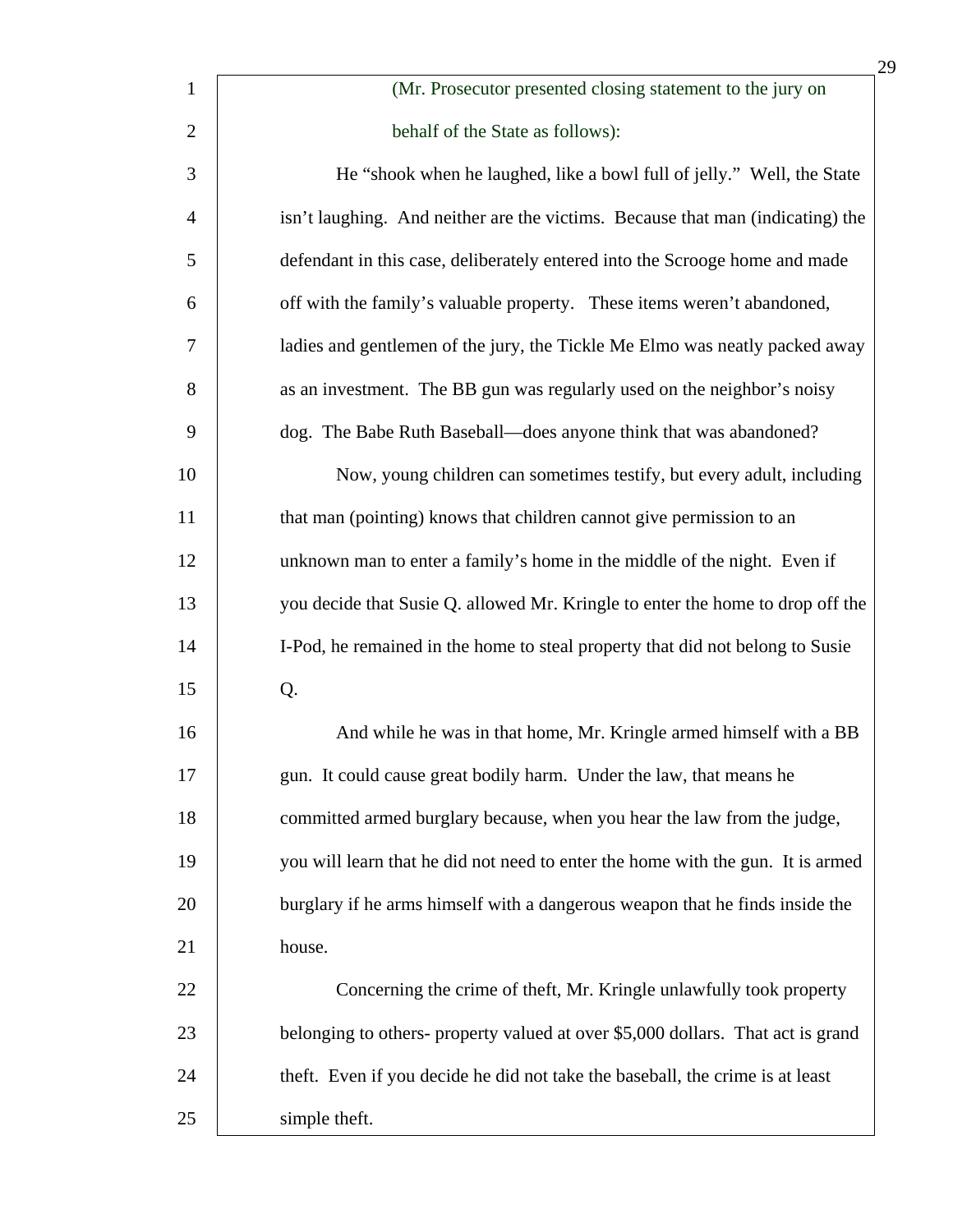|                | 30                                                                              |
|----------------|---------------------------------------------------------------------------------|
| $\mathbf{1}$   | The judge is going to tell you that you must follow the law and not             |
| $\overline{2}$ | make your decisions based on sympathy. Just because his elves are no longer     |
| 3              | working hard enough to make the needed toys, this man thinks it is OK to        |
| $\overline{4}$ | steal. Interestingly, he seems to steal from people who don't believe in Santa. |
| 5              | He does not respect their right to have their own beliefs.                      |
| 6              | Lofty motivations do not excuse criminal behavior-you are either                |
| 7              | naughty or you are nice. The nice may remain at liberty among us. And the       |
| 8              | naughty? (Turning to the defendant) You reap what you sow, Mr. Kringle.         |
| 9              | (Turning back to the jury) We ask that you drop a lump of coal into Mr.         |
| 10             | Kringle's stocking- in the form of a verdict of guilt on both crimes.           |
| 11             | (Mr. P.D. presented closing statement to the jury on behalf of                  |
| 12             | the defendant Kris Kringle as follows):                                         |
| 13             | Suzie Q. believed in Santa. She believes in him still. Her parents may          |
| 14             | not hear Santa's sleigh bell, but Suzie does. She believed so much that she     |
| 15             | wrote Santa a letter inviting him to her home and asking him to bring her an I- |
| 16             | pod. And he did; in the way that he has since before any of our times, by       |
| 17             | slipping down a chimney or through an unlocked door to leave a gift- and        |
| 18             | Christmas cheer-behind him. This, ladies and gentlemen, is not burglary.        |
| 19             | Santa did not enter the Scrooges' home with the intent to steal from them, but  |
| 20             | with the intent to give Susie Q. a toy that she would actually be allowed to    |
| 21             | play with. And he was invited to remain in the house to eat the cookies and     |
| 22             | milk.                                                                           |
| 23             | As a member of the household, Susie Q should have an equal right to             |
| 24             | welcome guests into the family home. She did so in this case. This lawful       |
| 25             | entry exposes the State's burglary charge as what it really is, pure "humbug."  |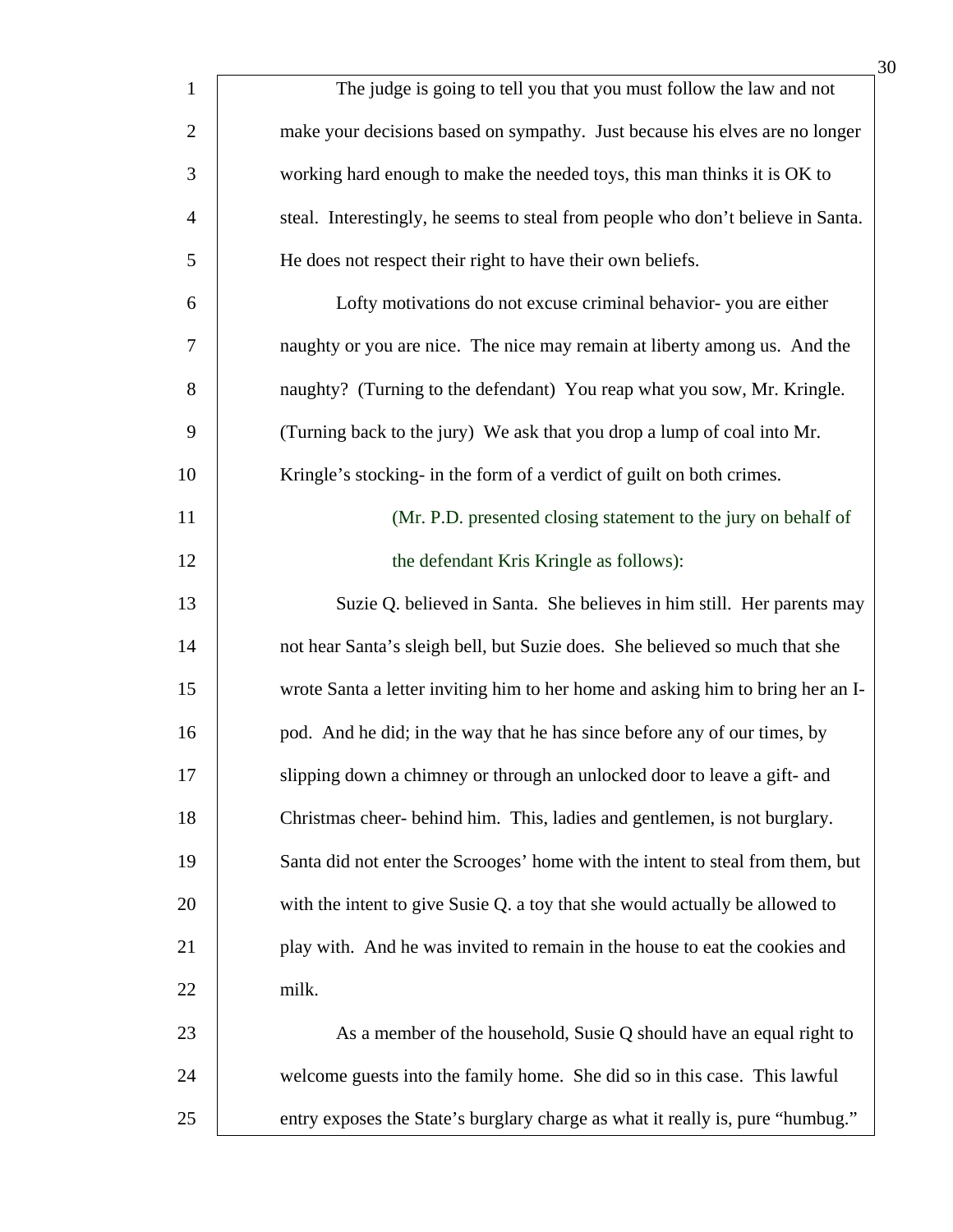| $\mathbf{1}$   | As for the BB gun, Mr. Kringle never admitted that the gun he gave to                   |
|----------------|-----------------------------------------------------------------------------------------|
| $\overline{c}$ | Davey came from the Scrooges. For all we know, the owner of that poor little            |
| 3              | dachshund finally got up the gumption to keep Eb from committing daily acts             |
| $\overline{4}$ | of animal abuse, crimes to which that prosecutor seems to turn a blind eye. If          |
| 5              | anyone's eye has been put out, it seems to be the prosecutor who should be              |
| 6              | pursuing serious crimes of animal abuse.                                                |
| 7              | And Mr. Scrooge claims my client stole a Babe Ruth baseball. It that                    |
| 8              | tightwad has a valuable baseball, it would be in a vault downtown at the bank.          |
| 9              | Come to think of it, if he really has such a ball, maybe that is where it is.           |
| 10             | The scooter is just one of thousands that kind people have donated to                   |
| 11             | The Tickle Me Elmo was Susie Q. Strange, but did any of you<br>Mr. Kringle.             |
| 12             | hear her say that she thought my client stole her doll? Remember, Mr.                   |
| 13             | Kringle has no burden to prove anything in this case. The State must prove its          |
| 14             | case beyond a reasonable doubt, and I submit that there are doubts throughout           |
| 15             | the State's case                                                                        |
| 16             | Santa's actions, far from being criminal, herald an era of greater                      |
| 17             | environmental awareness and global responsibility. Mr. Kringle's actions are            |
| 18             | not criminal- they are the acts of a generous and kind heart, something Mr.             |
| 19             | Scrooge's clearly biased testimony reflects that he knows nothing about.                |
| 20             | Yes, Susie Q, there really is a Santa Claus. "He exists as certainly as                 |
| 21             | love and generosity and devotion exist." That is what we seek today,                    |
| 22             | members of the jury. We ask that you apply the law fairly and equally. In               |
| 23             | this country the law is not a tyrant; it was written with a generous spirit.            |
| 24             | Judge this man in the spirit of a generous law. <sup>18</sup> We ask that you find Kris |
| 25             | Kringle, not guilty on both charges.                                                    |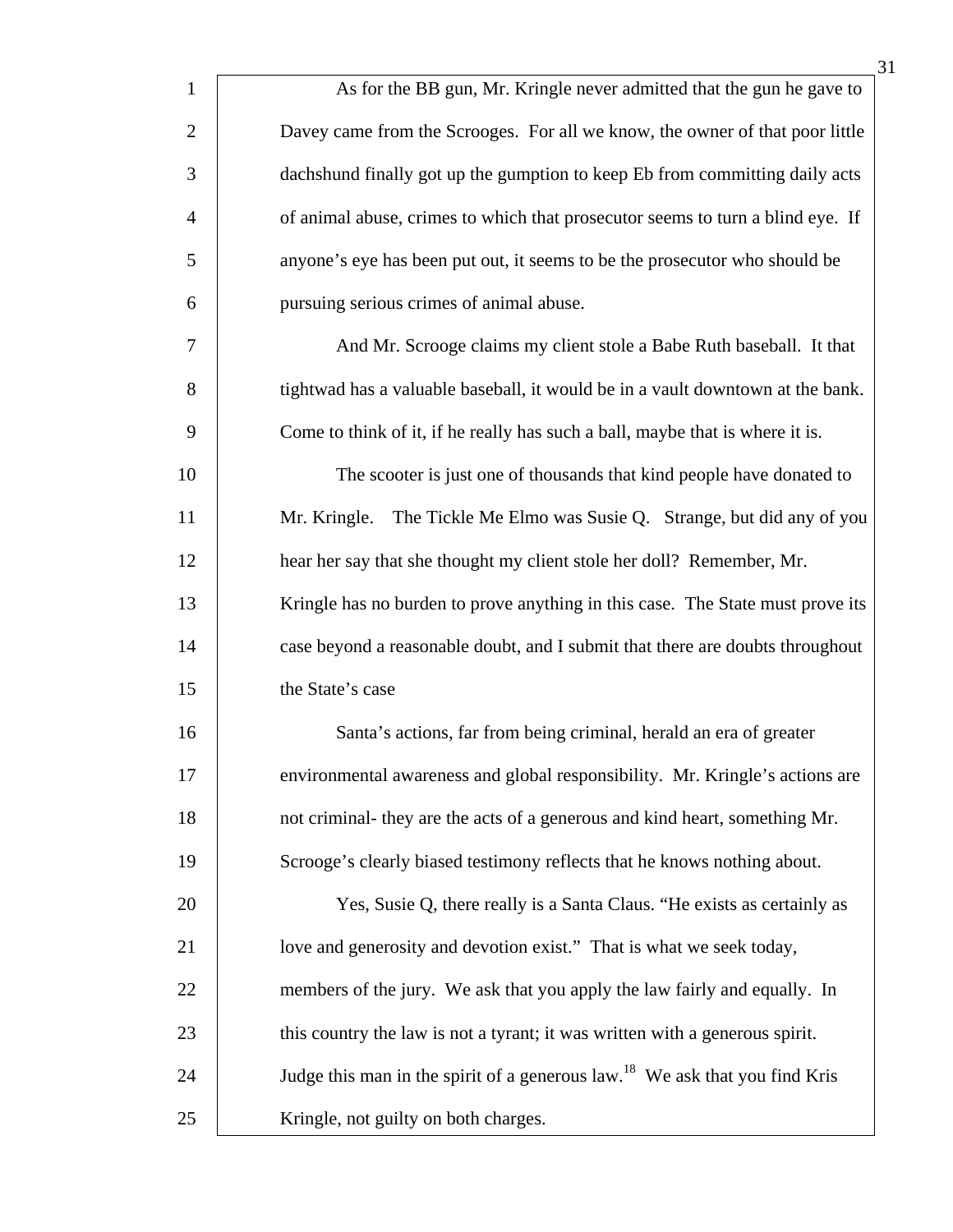| $\mathbf{1}$   | <b>JURY INSTRUCTIONS<sup>19</sup></b>                                            |
|----------------|----------------------------------------------------------------------------------|
| $\overline{2}$ | THE COURT: Ladies and gentlemen of the jury, I will now instruct                 |
| 3              | you on the law that you must follow in deciding this case.                       |
| $\overline{4}$ | The defendant has been accused of armed burglary and grant theft.                |
| 5              | To prove the crime of burglary, the State must prove beyond a reasonable         |
| 6              | doubt the following three elements:                                              |
| 7              | 1. The defendant entered the Scrooge's home,                                     |
| 8              | 2. He entered or remained in the home without the permission of Mr.              |
| 9              | Scrooge or anyone properly authorized to act for him, and                        |
| 10             | 3. That the defendant entered the home with the intent to steal                  |
| 11             | something inside the home.                                                       |
| 12             | If you find that, during any burglary, the defendant armed himself with          |
| 13             | a dangerous weapon, you should find the defendant guilty of armed burglary.      |
| 14             | A dangerous weapon is any weapon that can cause great bodily harm. <sup>20</sup> |
| 15             | Now, to prove the second crime, grand theft, the State must prove                |
| 16             | beyond a reasonable doubt the following two elements:                            |
| 17             | 1. The defendant knowingly and unlawfully took the property of the               |
| 18             | Scrooges.                                                                        |
| 19             | 2. The property was worth \$5000 or more.                                        |
| 20             | If you find that the defendant knowingly and unlawfully took the                 |
| 21             | property of the Scrooges but that it was worth less than \$5000, you should      |
| 22             | find the defendant guilty of simple theft. $^{21}$                               |
| 23             | When you go to the jury room, quickly select a foreperson to lead your           |
| 24             | discussions. You should fill out the verdict form, and the foreperson should     |
| 25             | sign it.                                                                         |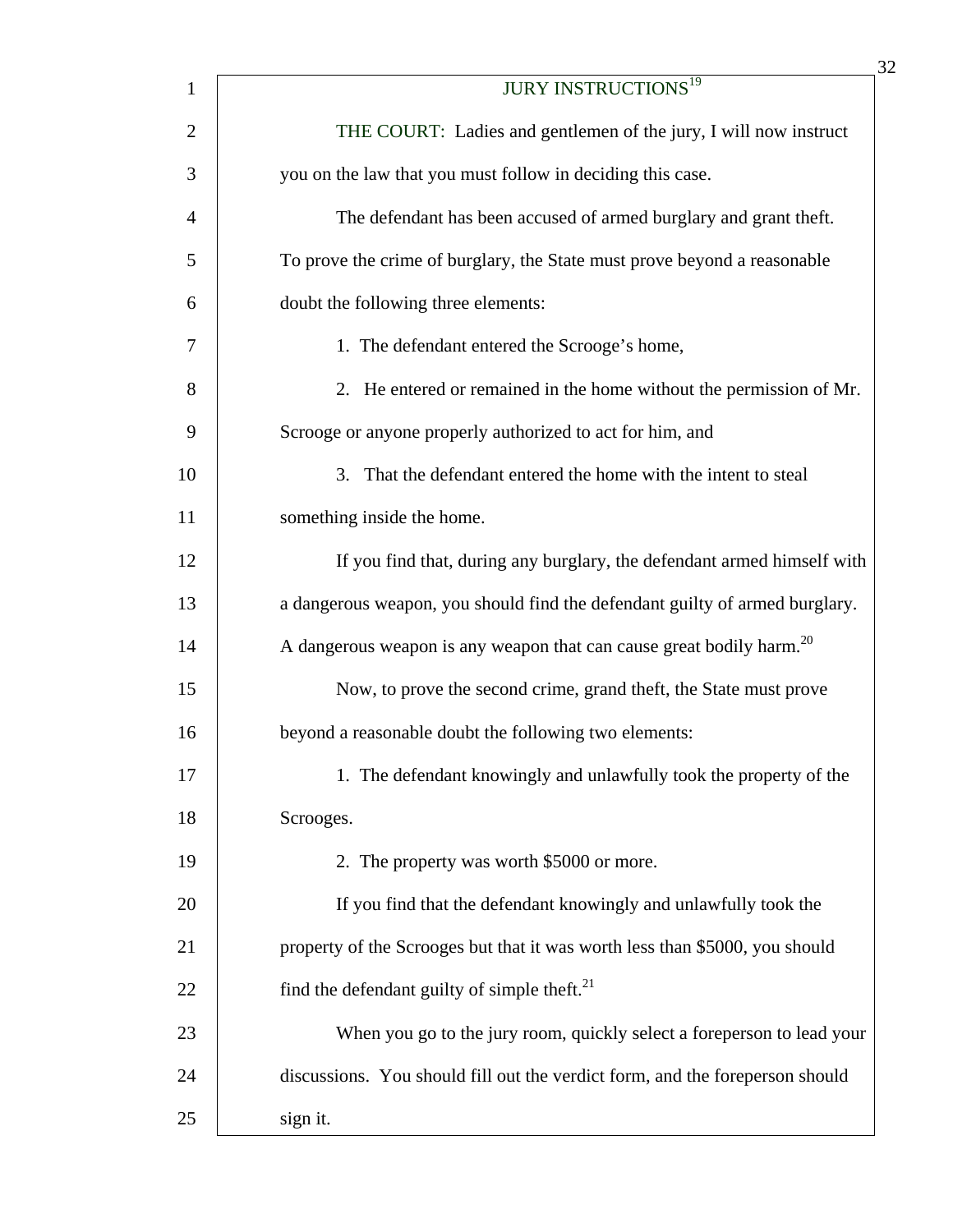|                | 33                                                                             |
|----------------|--------------------------------------------------------------------------------|
| $\mathbf{1}$   | Your verdict must be unanimous; that is you must all agree on your             |
| $\mathbf{2}$   | verdict. You cannot base your decision on sympathy for anyone. You must        |
| 3              | follow the law as I have explained it to you. Even if you do not like the laws |
| $\overline{4}$ | that must be applied, you must use them. For two centuries we have lived by    |
| 5              | the constitution and the law. No juror has the right to violate rules we all   |
| 6              | share.                                                                         |
| 7              | Please signal me when you have reached a verdict.                              |
| $8\,$          |                                                                                |
| 9              |                                                                                |
| 10             |                                                                                |
| 11             |                                                                                |
| 12             |                                                                                |
| 13             |                                                                                |
| 14             |                                                                                |
| 15             |                                                                                |
| 16             |                                                                                |
| 17             |                                                                                |
| 18             |                                                                                |
| 19             |                                                                                |
| 20             |                                                                                |
| 21             |                                                                                |
| 22             |                                                                                |
| 23             |                                                                                |
| 24             |                                                                                |
| 25             |                                                                                |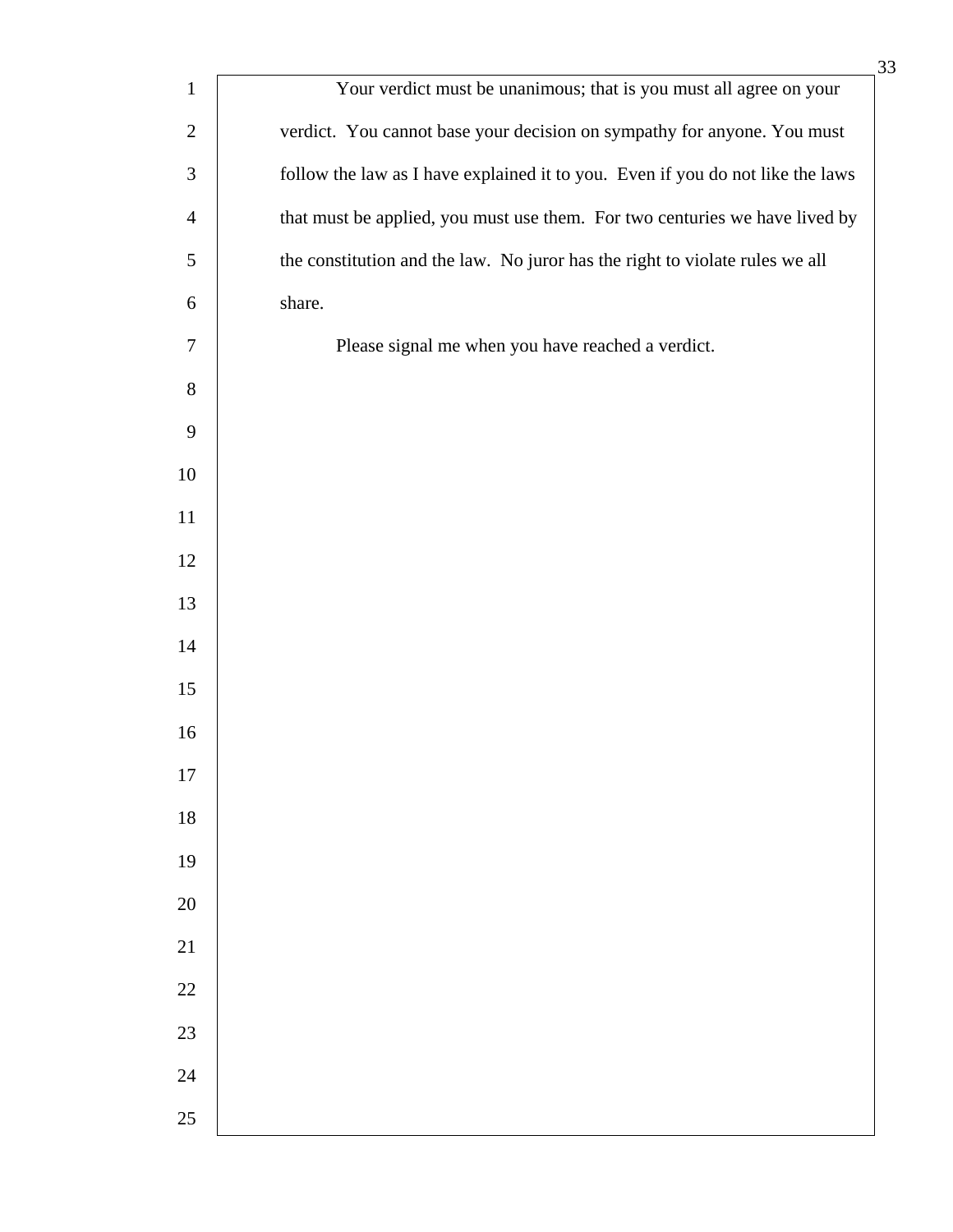| THE STATE OF FLORIDA                                                          | Case No. 01-1523                                         |  |
|-------------------------------------------------------------------------------|----------------------------------------------------------|--|
| VS.                                                                           |                                                          |  |
| <b>KRIS KRINGLE</b>                                                           | Division: I                                              |  |
|                                                                               | <b>Verdict</b>                                           |  |
| We, the jury, find:                                                           |                                                          |  |
| 1. On the charge of burglary, we find the defendant                           |                                                          |  |
| <b>Guilty</b><br><b>Not Guilty</b>                                            |                                                          |  |
| If you find the defendant guilty, please answer this question:                |                                                          |  |
| Did the defendant arm himself with a dangerous weapon during<br>the burglary? |                                                          |  |
| Yes<br>N <sub>0</sub>                                                         |                                                          |  |
| On the charge of theft, we find the defendant<br>2.                           |                                                          |  |
|                                                                               | Guilty of Grand Theft (property value of \$5000 or more) |  |
| Guilty of Simple Theft (property value less than \$5000)                      |                                                          |  |
| <b>Not Guilty</b>                                                             |                                                          |  |
|                                                                               |                                                          |  |
| So say we all this 5 <sup>th</sup> day of December 2006.                      |                                                          |  |
|                                                                               |                                                          |  |
|                                                                               | Foreperson                                               |  |
|                                                                               |                                                          |  |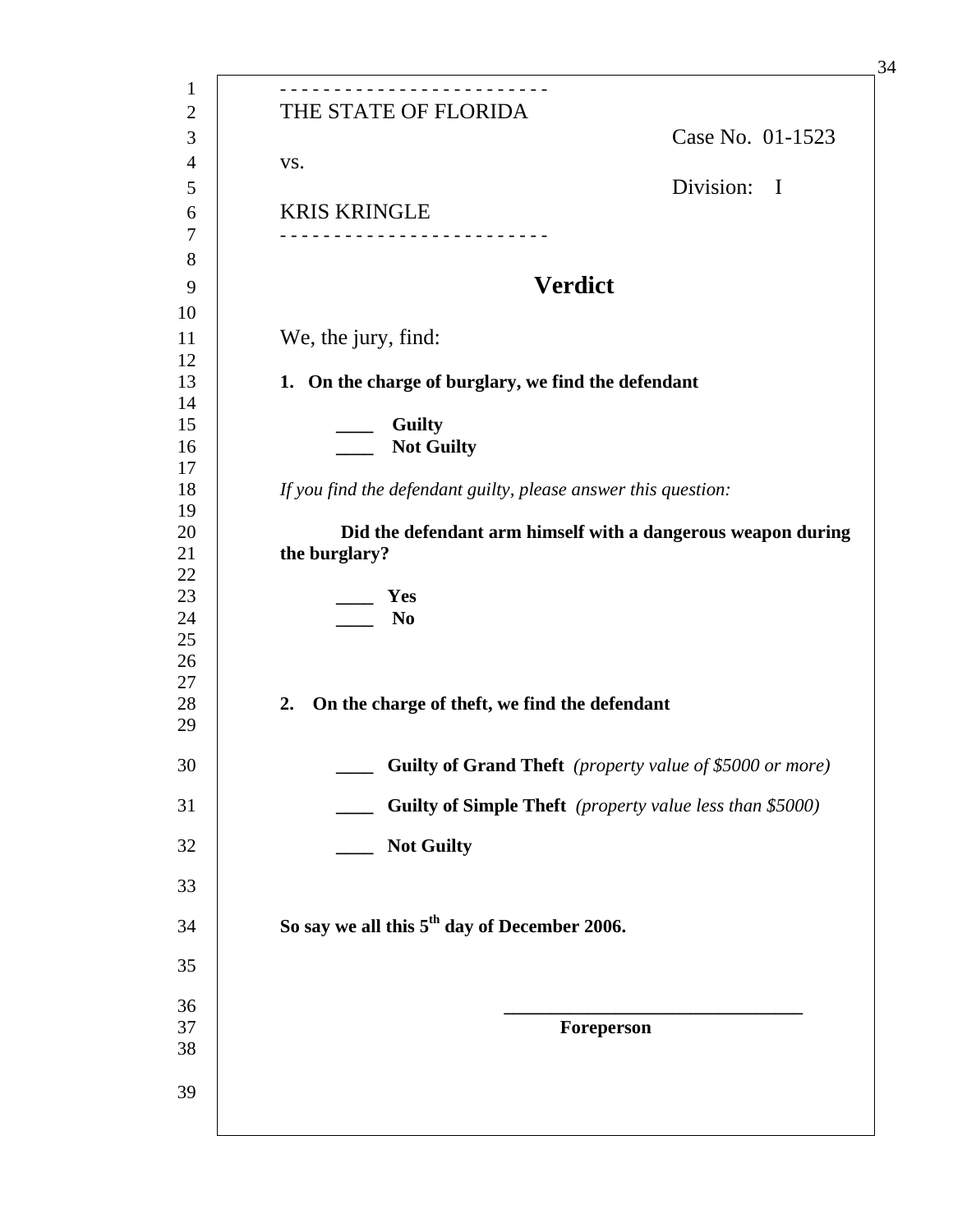1 A typical instruction to the jury if you take a break would be: "We are now going to take a break in this trial. During the break, you, the jurors, must not talk about the case among yourselves or with other people. You should not let anyone try to influence your decision during this break."

<sup>2</sup> This is a good place to explain that juries used to have 12 members and now usually have 6. We still use 12 jurors in cases where the death penalty may be imposed.

 If you swear the jury, you can use this oath: "Do you solemnly affirm that you will well and truly try the issues between the State of Florida and the defendant and render a true verdict according to the law and the evidence?"

3 The students might like to know that the bailiff is in charge of security in the courtroom. He or she also escorts the jury to and from the jury room and helps with their needs. He is normally a law enforcement officer, often employed by a sheriff, and is not employed directly by the judge.

4 The prosecutor goes first because the State has the burden both to present proof that the defendant is guilty and to persuade the jury that the defendant is guilty. That burden is high; we say the State must prove its case beyond a reasonable doubt. Because the State has this burden, its lawyer—the prosecutor or state attorney—has the privilege of arguing first and presenting evidence first.

5 In most trials, the witnesses are sworn one by one as each is called to testify. In this make believe trial, we have sworn them all together just to save time. Sometimes real judges will swear all of the witnesses at the same time for a short trial that is being tried without a jury.

6 The law tries to make certain that juries hear only that evidence which relates to the case and only evidence that is good enough to possibly be relied upon by a jury to convict the defendant. Lawyers object primarily to keep out testimony that does not relate to the case or that is unreliable. "Hearsay" is a complicated topic, but generally judges don't allow witnesses to tell the jury about what other people say if the jury is supposed to accept the statement as true. Those other people are supposed to take the stand and tell the jury themselves. When the judge says, "sustained," she means that she agrees with the lawyer that the jury should not rely on this testimony. If the judge says, "overruled," she means that she disagrees with the lawyer and that the jury should consider the testimony.

7 Once the prosecutor is finished asking questions, the defendant's lawyer is entitled to ask questions. The Constitution of the United States guarantees that defendants in criminal cases can "confront" their accusers. Cross-examination is one of the best ways to confront a witness.

8 In this make believe trial, the witness sometimes gives an answer that does not help the client of the lawyer asking the question. The students should understand that real lawyers rarely do this. Normally, the lawyers have investigated the case before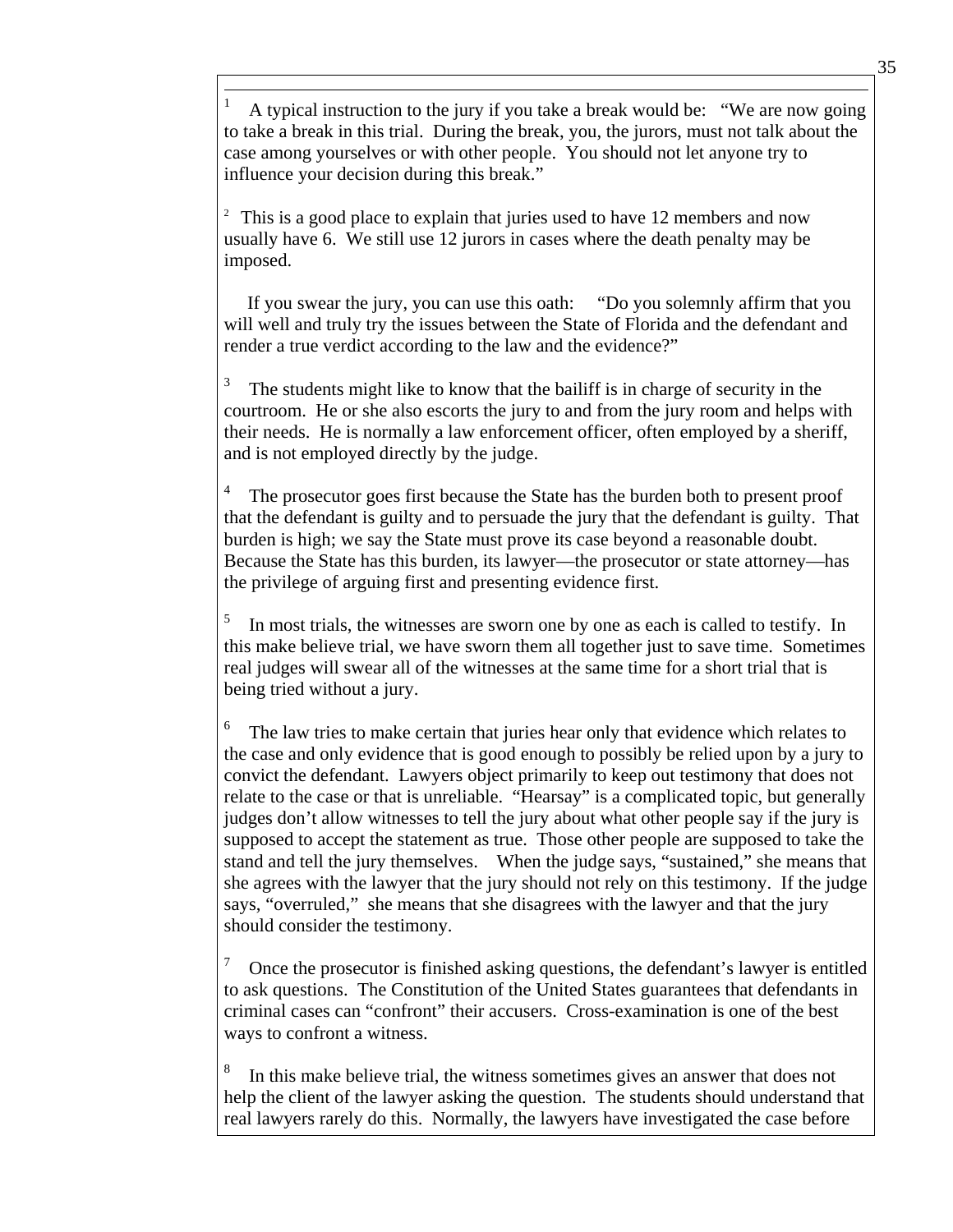trial and they know what the witnesses are expected to say. A good lawyer rarely asks a question that she does not know how the witness will answer.

 $\overline{a}$ 

9 This part of the trial demonstrates how courts handle things we call "physical evidence." Unless the parties to the lawsuit agree in advance, normally a witness must identify each item of evidence and be able to explain who has had it and where it has been kept since the time of the alleged crime. We call this explanation, "chain of custody." The judge makes a formal ruling either allowing the jury to consider the item as evidence or prohibiting them from doing so. In this case, Sarah Johnson displays a bell that is never placed in evidence. That would not normally occur in a real trial.

 $10$  This is a good place to talk about court reporters. This script was actually prepared by an experience court reporter. It looks a lot like the real "transcripts" that are prepared after a trial so that appellate courts and the public can know exactly what happened at the trial. Court reporters receive a lot of training so that they can accurately taken down every word during a trial and then re-create those words in a written transcript. As this "read-back" demonstrates, sometimes the court reporters help the jury by repeating testimony. More often, their work helps the appellate courts review the trial to make certain that it was fair and that the law was properly applied. Without the court reporter, the appellate court would not know what had actually gone on in the trial court. Today, court reporters are sometimes replaced with microphones and computerized recording devices that record all of the sounds in the courtroom. These high tech devices still are not as good as a well-trained human court reporter!

 $11$  Children are not always allowed to testify. They must demonstrate that they are old enough and mature enough to know right from wrong and fact from fiction. (That would be a big challenge in this trial!) Sometimes the lawyers ask many questions trying to determine whether a child can testify. This is particularly true for younger children in elementary school or younger. Middle school children are almost always allowed to testify, but as Susie Q. demonstrates, sometimes they can be distracted by their parents or so nervous that they don't give very complete answers. Adults sometimes are not allowed to testify if they are mentally ill or senile or have other problems that keep them from being good witnesses. We say that such a witness is "incompetent" to testify or that they are "incapacitated."

 $12$  This is the only example of redirect testimony in the make believe trial. In real trials, sometimes the judge lets the lawyer go back and forth several times asking questions to the witness. This allows the lawyers to try to get an accurate and precise answer to a question. Here, the prosecutor wants to demonstrate that Susie Q. really is not allowed by her parents to give "permission" to Mr. Kringle to enter the family home while everyone is asleep. A person cannot be guilty of burglary if he or she enters a building with permission—unless the per5son stays in the building after the reason for the visit has finished. For example, if you go into a bank during normal business hours, you are not committing burglary. However, if you hide in the bathroom when you enter and wait until the bank is closed to come out, you have stayed beyond your permission and may be guilty of burglary.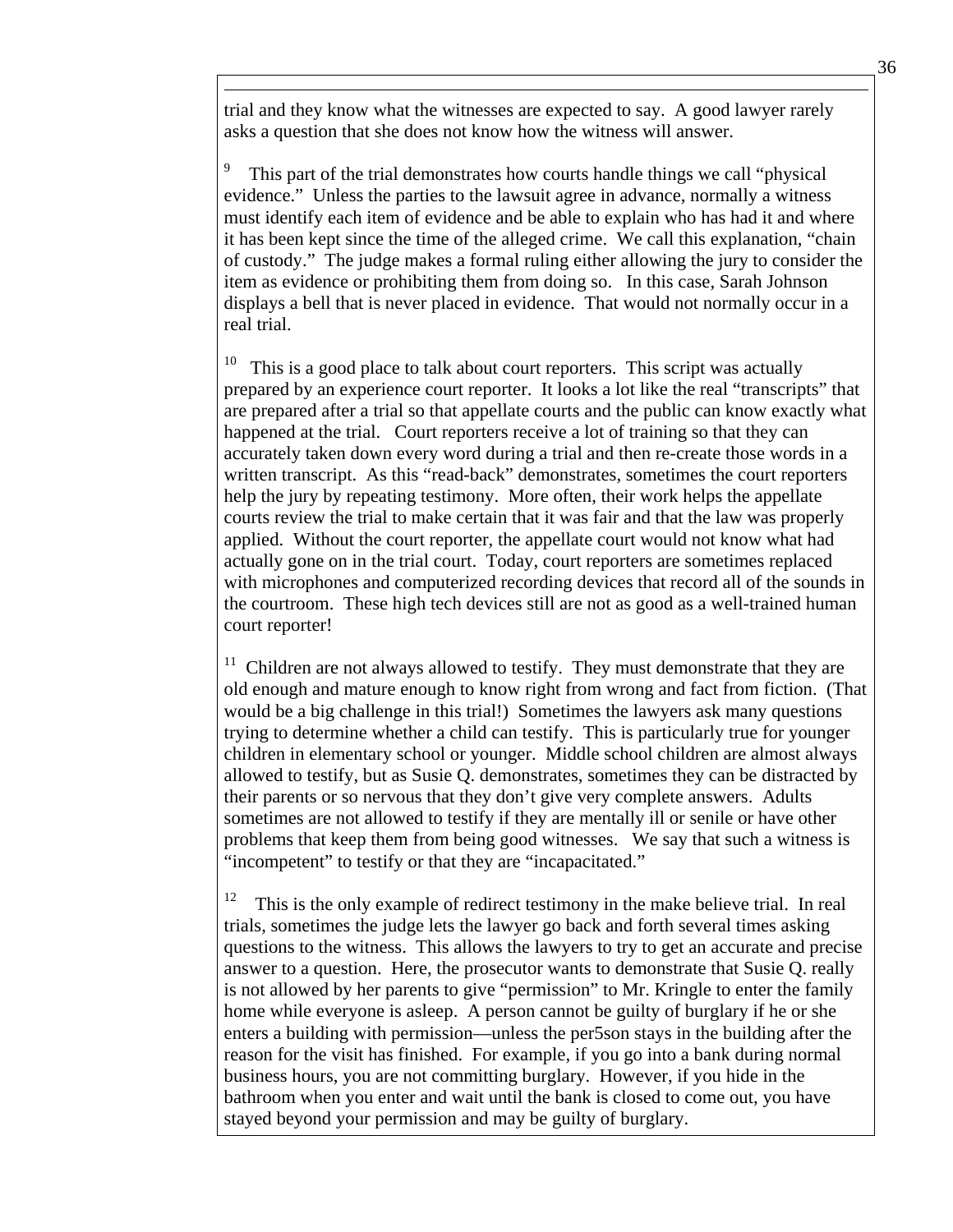Most witnesses do not testify using notes. Police officers are involved in so many cases that they learn to write down detailed information at the time of the arrest or investigation. Usually they read these notes just before they testify to help them remember. Lawyers say that the police officer is "refreshing his recollection" by using notes in this fashion .

 $\overline{a}$ 

 $14$  This is a good example of how law enforcement officers help one another all over the earth, and especially inside the United States. A judge in Florida can issue a formal arrest warrant, and a law enforcement officer outside Florida can arrest the suspect by relying on the Florida warrant. Santa was "extradited" to Florida, which is a formal process by which a defendant is moved from where he or she is arrested to where he or she will be tried. Sometimes a defendant "fights" extradition because the defendant has some reason to believe that he or she should not be forced to go along way from home to face a trial. In this case, Santa is extradited from a foreign country. It is more common for other countries to refuse to send their citizens to the United States for trial. Would you want the United States to send you to Iran or Syria or some country that did not like the U.S. to face a criminal trial under the rules of that country?

<sup>15</sup> In the United States, because of the rights contained in our Constitution, police must warn a person that he or she has a right to a lawyer and does not need to talk to the police as soon as the person is taken into custody or arrested by the police. We call this a Miranda warning because this rule was created by the United States Supreme Court in a case involving a defendant named Miranda. Not every country gives its people these rights. Frankly, the authors doubt that the North Pole is under the authority or "jurisdiction" of the Canadian Royal Police—but it makes the story more fun.

<sup>16</sup> Earlier, in endnote 6, we explained that juries are not usually allowed to consider "hearsay," or statements made by other people outside the courtroom. An exception is made for a statement made by the defendant, especially a statement made to the police after the defendant has received a Miranda warning. Thus, it real cases, it is common to have a police officer explain what the defendant told him—even though the defendant chooses to "take the Fifth" and exercise his or her right not to testify during the trial. The Fifth Amendment prevents the State from forcing you to testify at your own criminal trial, but it does not prevent the State from using out-of-court statements that you make voluntarily.

 $17$  Police are not allowed to use improper tactics to get a statement from a person. Although they can mislead the person a little, they cannot drug a person, or beat them, or tell them that they will take away their children if they don't confess to the crime. Usually, the lawyers challenge an "involuntary" statement before the trial at a hearing conducted only by the judge. In this case, the defense lawyer is suggesting that the police "drugged" Santa with Oreos. Do you think the jury will agree with this argument? What if this was a real case and the police convinced a teenager to talk by giving him lots and lots of M&Ms?

37